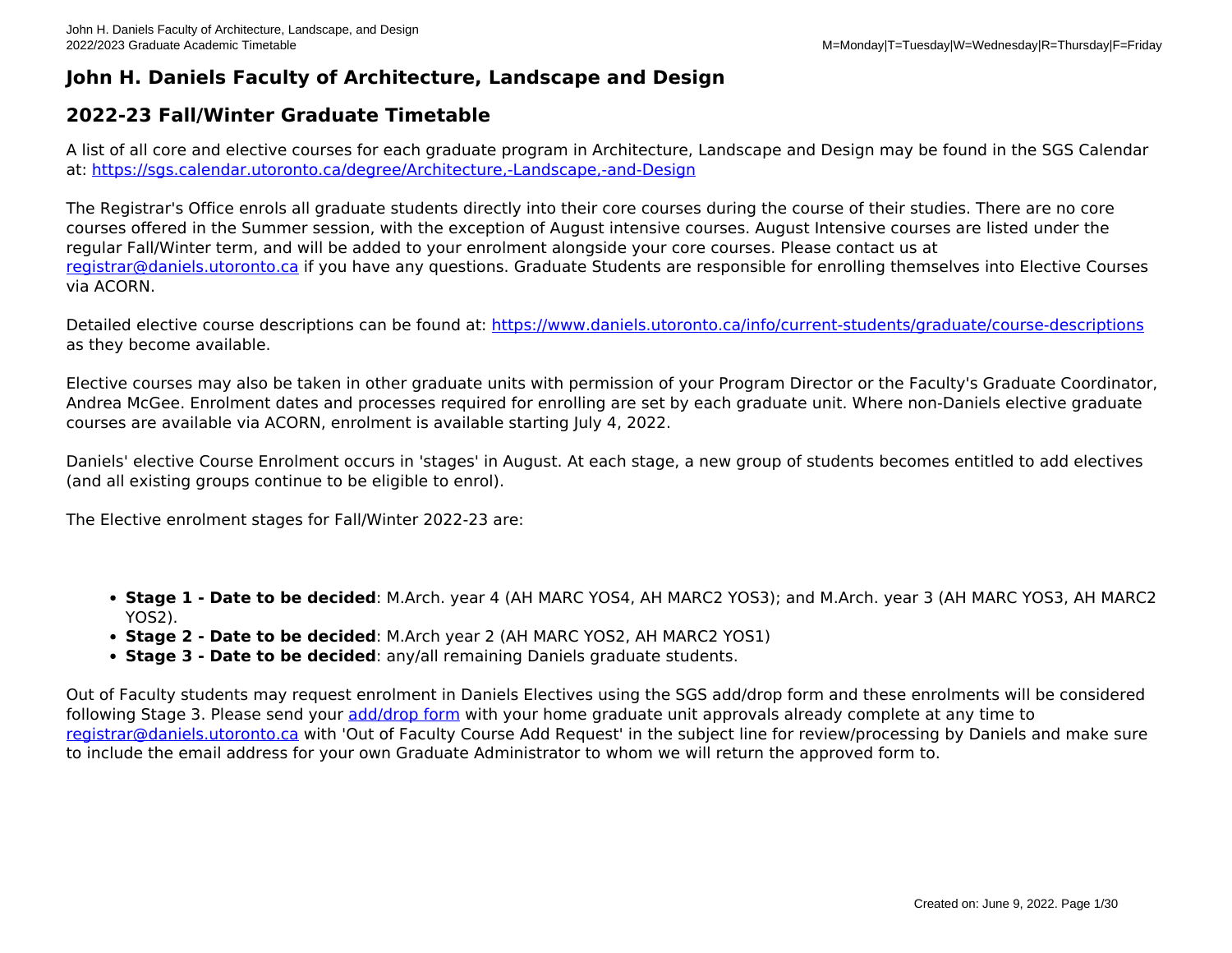## John H. Daniels Faculty of Architecture, Landscape, and Design 2022/2023 Graduate Academic Timetable M=Monday|T=Tuesday|W=Wednesday|R=Thursday|F=Friday

| Course Code      | Course Title            | Section | Day/Time         | Instructor | Enrollment<br>Controls                                 |
|------------------|-------------------------|---------|------------------|------------|--------------------------------------------------------|
| $Fall - F$       |                         |         |                  |            |                                                        |
| <b>ALA4010HF</b> | <b>Field Course</b>     | L0101   | M-F, 2pm - 4pm   | <b>TBA</b> | August Intensive<br>Course: August 22<br>- September 2 |
| ALA4020HF        | Thesis Preparation      | L0101   | M-F, 10am - 12pm | TBA        | August Intensive<br>Course: August 22<br>- September 2 |
| <b>ALA4021YF</b> | Thesis 1                | L0101   |                  | <b>TBA</b> |                                                        |
|                  |                         | L0102   |                  | <b>TBA</b> |                                                        |
|                  |                         | L0103   |                  | <b>TBA</b> |                                                        |
| <b>ALA4030HF</b> | Colloquium<br>Electives |         |                  | <b>TBA</b> |                                                        |
|                  |                         |         |                  |            |                                                        |
|                  |                         |         |                  |            |                                                        |
|                  |                         |         |                  |            |                                                        |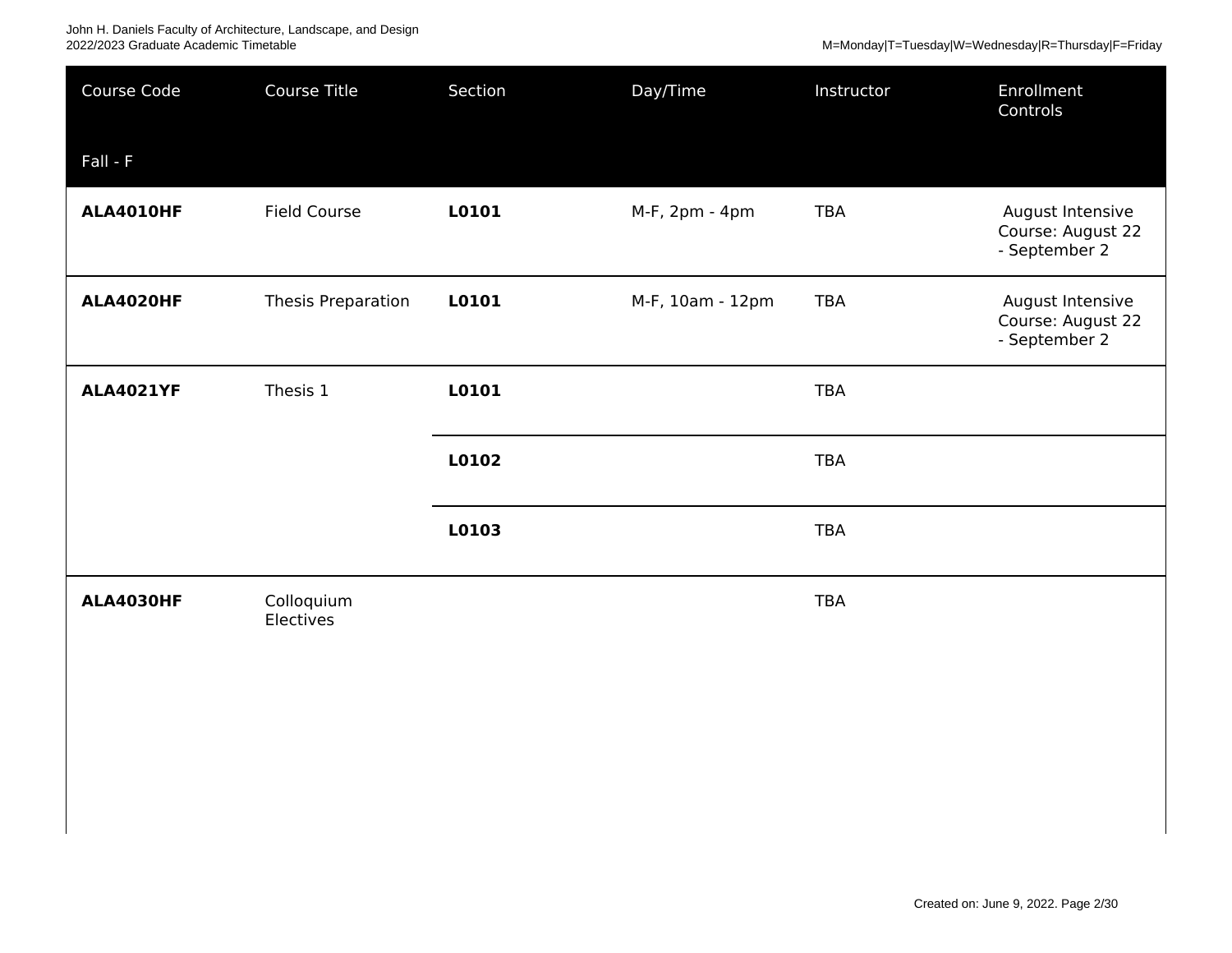M=Monday|T=Tuesday|W=Wednesday|R=Thursday|F=Friday

| Course Code      | Course Title                    | Section            | Day/Time     | Instructor | Enrollment<br>Controls                                                                                                                                                                                                       |
|------------------|---------------------------------|--------------------|--------------|------------|------------------------------------------------------------------------------------------------------------------------------------------------------------------------------------------------------------------------------|
|                  |                                 | L0101              | R 9am - 12pm | <b>TBA</b> | R Enrolment in this<br>class is restricted<br>to graduate<br>students in the<br>Post-Professional<br>(AH MARC1 and AH<br>MLA 1) degree<br>programs. AH PHD<br>students will be<br>enrolled in<br>ALD4030H.                   |
| <b>ALD4030HF</b> | Doctoral Research<br>Colloquium | L0101              | R 9am - 12pm | <b>TBA</b> | R Enrolment in this<br>class is restricted<br>to graduate<br>students in the AH<br>PHD degree<br>program. Post-<br>Professional (AH<br>MARC1 and AH<br>MLA 1) degree<br>program students<br>will be enrolled in<br>ALA4030H. |
| <b>ALD4050HF</b> | Research<br>Practicum           | L0101              | R 2pm - 5pm  | <b>TBA</b> |                                                                                                                                                                                                                              |
| <b>ARC1011YF</b> | Design Studio 1                 | <b>Coordinator</b> |              | Vivian Lee |                                                                                                                                                                                                                              |
|                  |                                 |                    |              | <b>TBA</b> |                                                                                                                                                                                                                              |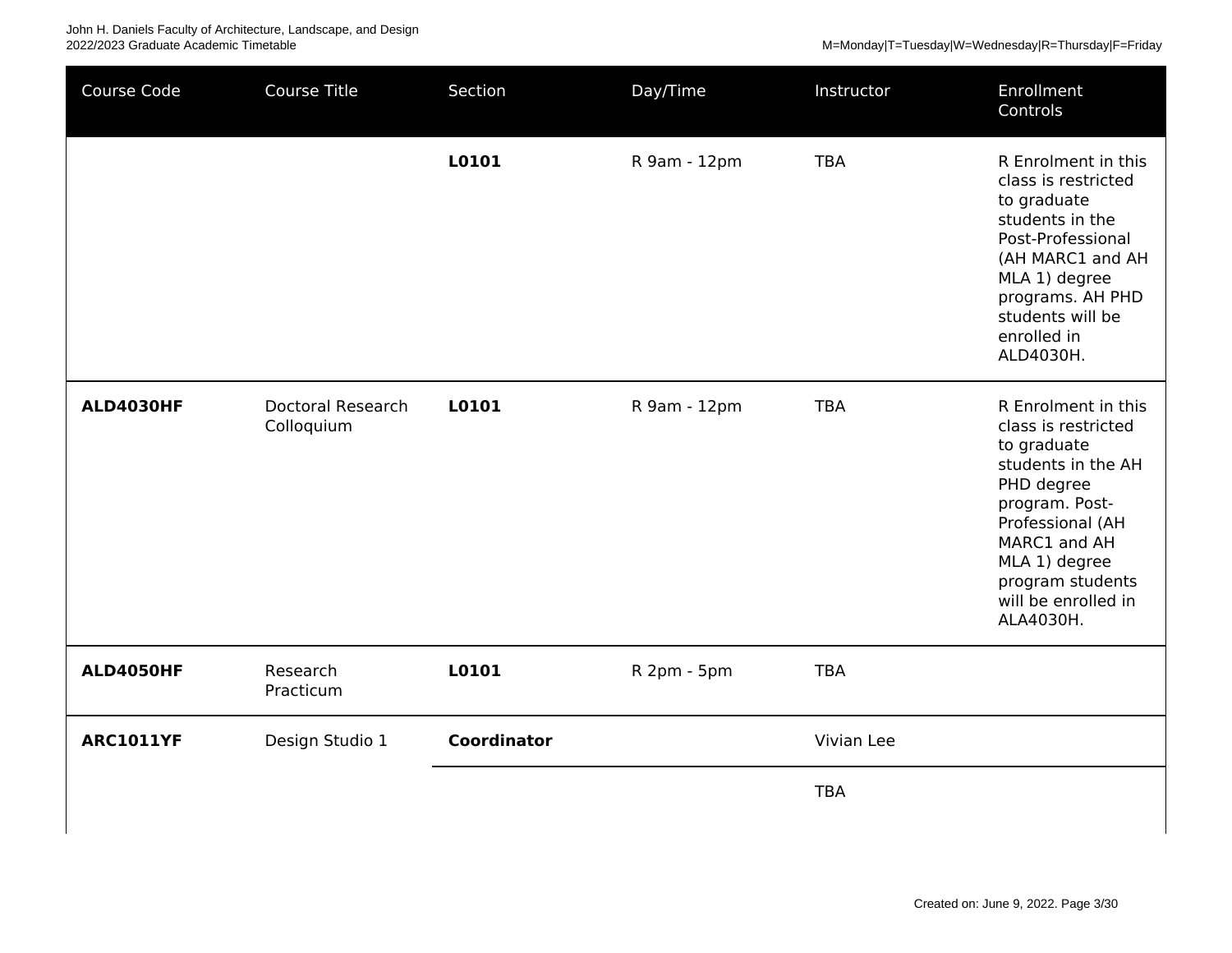| Course Code | Course Title | Section | Day/Time                                   | Instructor | Enrollment<br>Controls                                                                                                                                          |
|-------------|--------------|---------|--------------------------------------------|------------|-----------------------------------------------------------------------------------------------------------------------------------------------------------------|
|             |              | L0101   | T 9am - 1pm, 2pm<br>$-6pm$<br>$F2pm - 6pm$ | <b>TBA</b> | All MARC students<br>are initially<br>enrolled in<br>LEC9999. The<br><b>Course Coordinator</b><br>will assign<br>students to<br>individual lecture<br>sections. |
|             |              | L0102   | T 9am - 1pm, 2pm<br>$-6pm$<br>$F2pm - 6pm$ | <b>TBA</b> |                                                                                                                                                                 |
|             |              | L0103   | T 9am - 1pm, 2pm<br>$-6pm$<br>$F2pm - 6pm$ | <b>TBA</b> |                                                                                                                                                                 |
|             |              | L0104   | T 9am - 1pm, 2pm<br>$-6pm$<br>$F2pm - 6pm$ | <b>TBA</b> |                                                                                                                                                                 |
|             |              | L0105   | T 9am - 1pm, 2pm<br>$-6pm$<br>$F2pm - 6pm$ | <b>TBA</b> |                                                                                                                                                                 |
|             |              | L0106   | T 9am - 1pm, 2pm<br>$-6pm$<br>$F2pm - 6pm$ | <b>TBA</b> |                                                                                                                                                                 |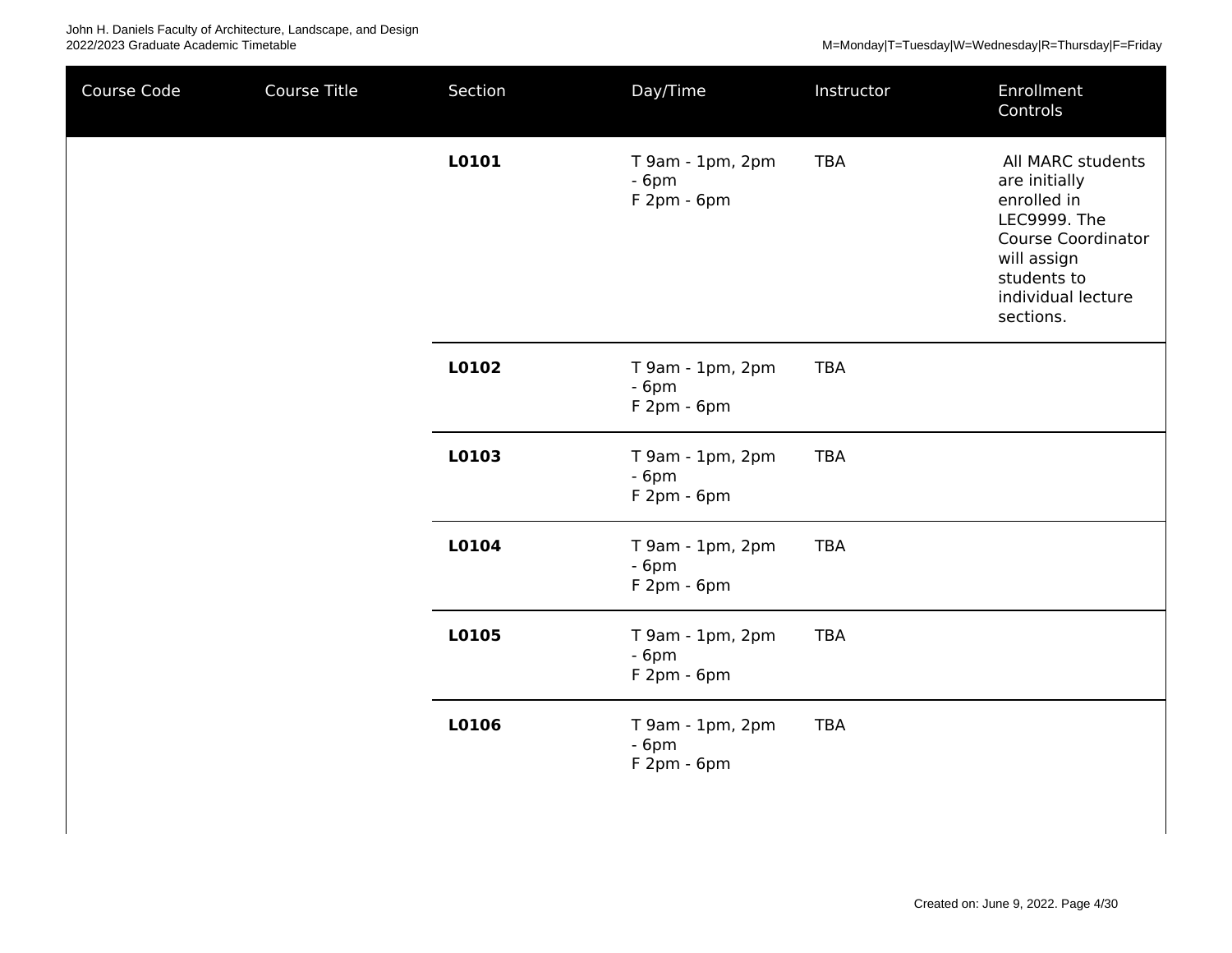| Course Code      | Course Title             | Section           | Day/Time                                  | Instructor | Enrollment<br>Controls                                 |
|------------------|--------------------------|-------------------|-------------------------------------------|------------|--------------------------------------------------------|
|                  |                          | L0107             | T 9am - 1pm, 2pm<br>$-6pm$<br>F 2pm - 6pm | <b>TBA</b> |                                                        |
|                  |                          | L0108             | T 9am - 1pm, 2pm<br>$-6pm$<br>F 2pm - 6pm | <b>TBA</b> |                                                        |
| <b>ARC1021HF</b> | Visual<br>Communications | L0101             | M-F, 9am - 12pm                           | <b>TBA</b> | August Intensive<br>Course: August 22<br>- September 2 |
|                  |                          | <b>Tutorials:</b> |                                           |            |                                                        |
|                  |                          | T0101             | M-F, 1pm - 2pm                            |            |                                                        |
|                  |                          | T0102             | M-F, 1pm - 2pm                            |            |                                                        |
|                  |                          | T0103             | M-F, 1pm - 2pm                            |            |                                                        |
|                  |                          | T0104             | M-F, 1pm - 2pm                            |            |                                                        |
|                  |                          | <b>T0105</b>      | M-F, 1pm - 2pm                            |            |                                                        |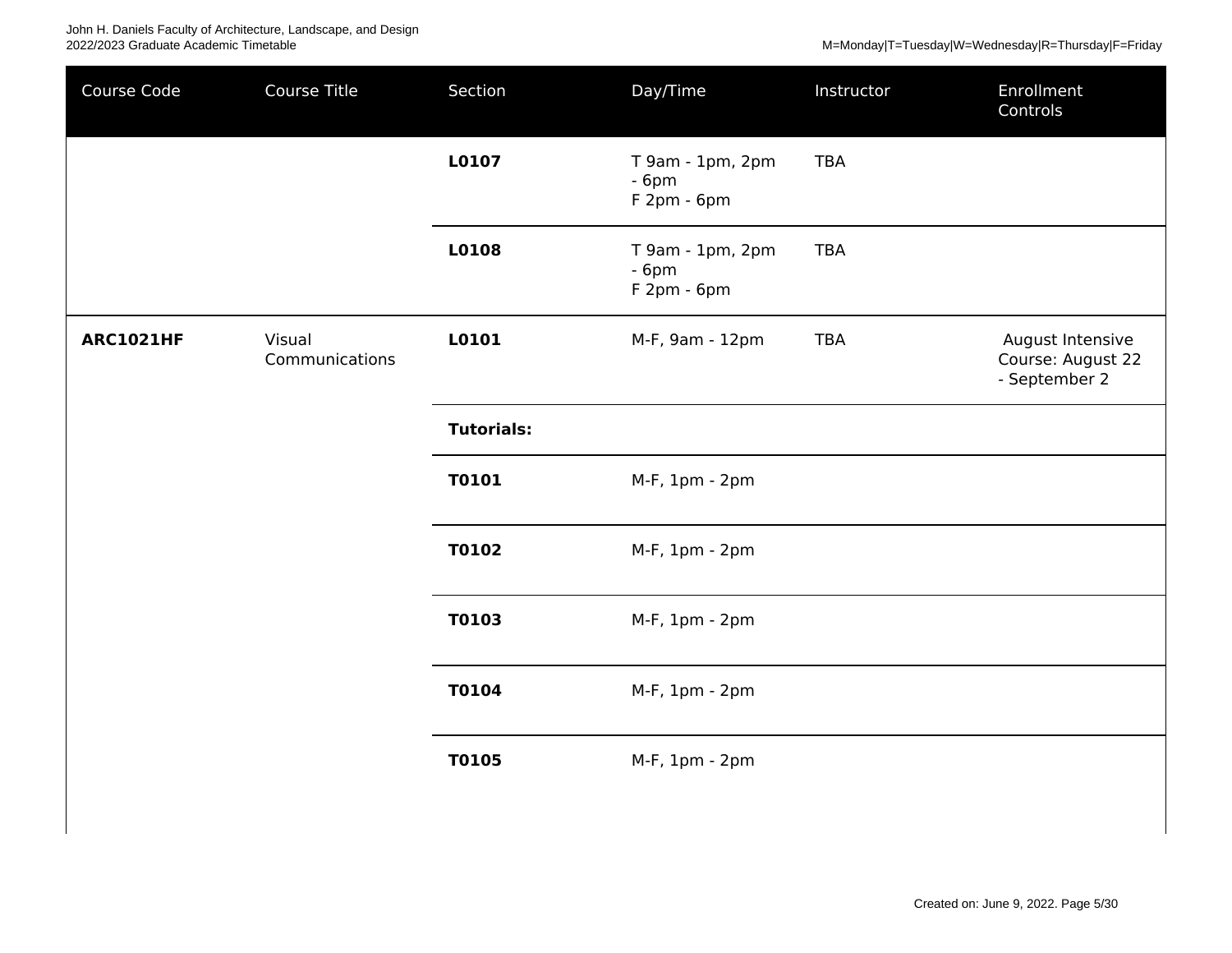| Course Code      | Course Title                                                 | Section           | Day/Time       | Instructor | Enrollment<br>Controls |
|------------------|--------------------------------------------------------------|-------------------|----------------|------------|------------------------|
|                  |                                                              | <b>T0106</b>      | M-F, 1pm - 2pm |            |                        |
|                  |                                                              | <b>T0107</b>      | M-F, 1pm - 2pm |            |                        |
|                  |                                                              | <b>T0108</b>      | M-F, 1pm - 2pm |            |                        |
| <b>ARC1022HF</b> | Design Technology<br>$\mathbf{1}$                            | L0101             | W 9am - 12pm   | <b>TBA</b> |                        |
| <b>ARC1031HF</b> | Historical<br>Perspectives on<br>Topics in<br>Architecture 1 | L0101             | R 9am - 11am   | <b>TBA</b> |                        |
|                  |                                                              | <b>Tutorials:</b> |                |            |                        |
|                  |                                                              | <b>T0101</b>      | R 11am - 12pm  |            |                        |
|                  |                                                              | <b>T0102</b>      | R 11am - 12pm  |            |                        |
|                  |                                                              | <b>T0103</b>      | R 11am - 12pm  |            |                        |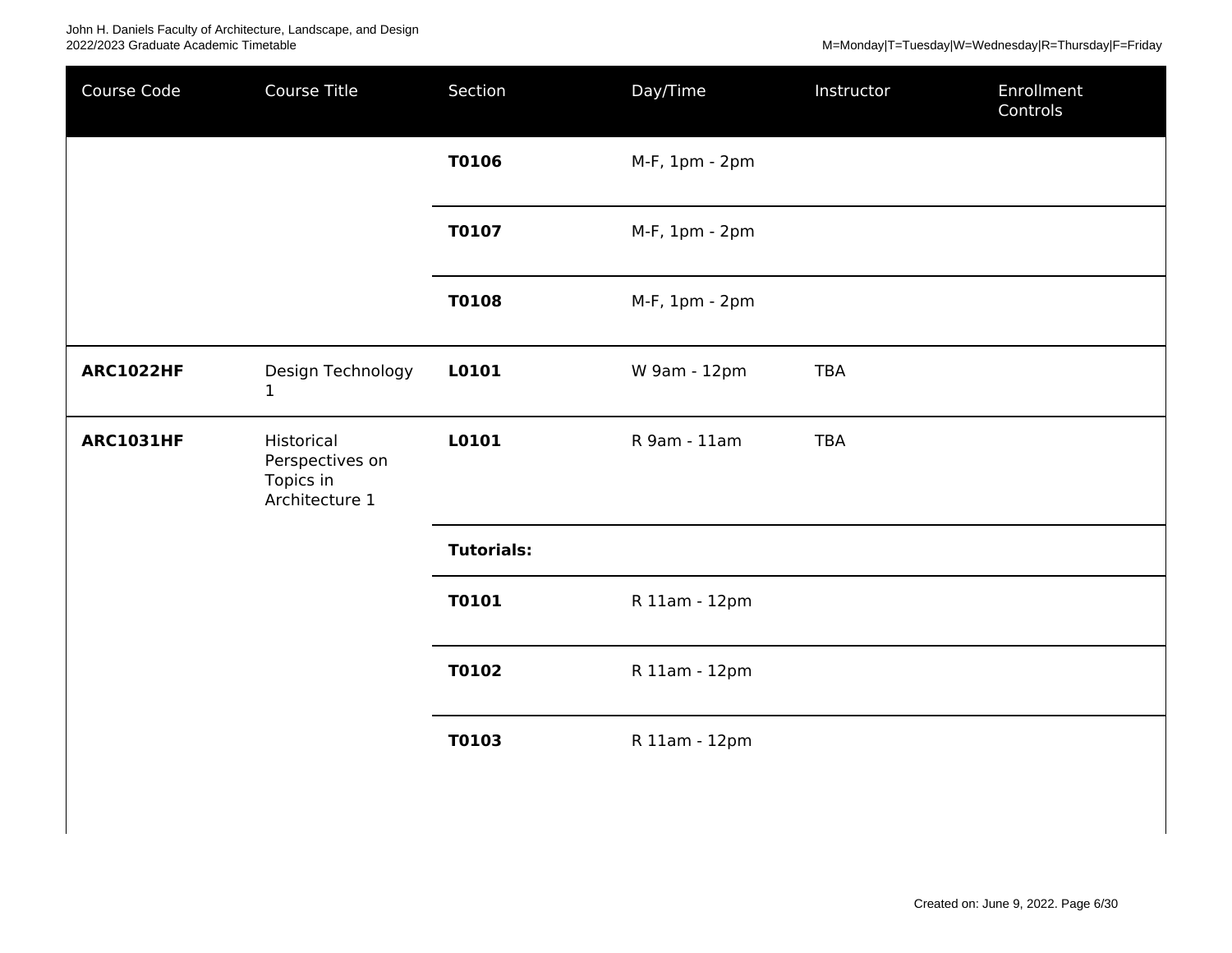| Course Code      | Course Title                                                                                     | Section            | Day/Time      | Instructor      | Enrollment<br>Controls |
|------------------|--------------------------------------------------------------------------------------------------|--------------------|---------------|-----------------|------------------------|
|                  |                                                                                                  | T0104              | R 11am - 12pm |                 |                        |
| <b>ARC1041HF</b> | <b>Building Science 1:</b><br>Architecture in its<br>Technological-<br><b>Ecological Context</b> | L0101              | M 9am - 11am  | <b>TBA</b>      |                        |
|                  |                                                                                                  | <b>Tutorials:</b>  |               |                 |                        |
|                  |                                                                                                  | <b>T0101</b>       | M 11am - 12pm |                 |                        |
|                  |                                                                                                  | T0102              | M 11am - 12pm |                 |                        |
|                  |                                                                                                  | T0103              | M 11am - 12pm |                 |                        |
|                  |                                                                                                  | T0104              | M 11am - 12pm |                 |                        |
| <b>ARC2013YF</b> | Design Studio 3                                                                                  | <b>Coordinator</b> |               | Roberto Damiani |                        |
|                  |                                                                                                  |                    |               |                 |                        |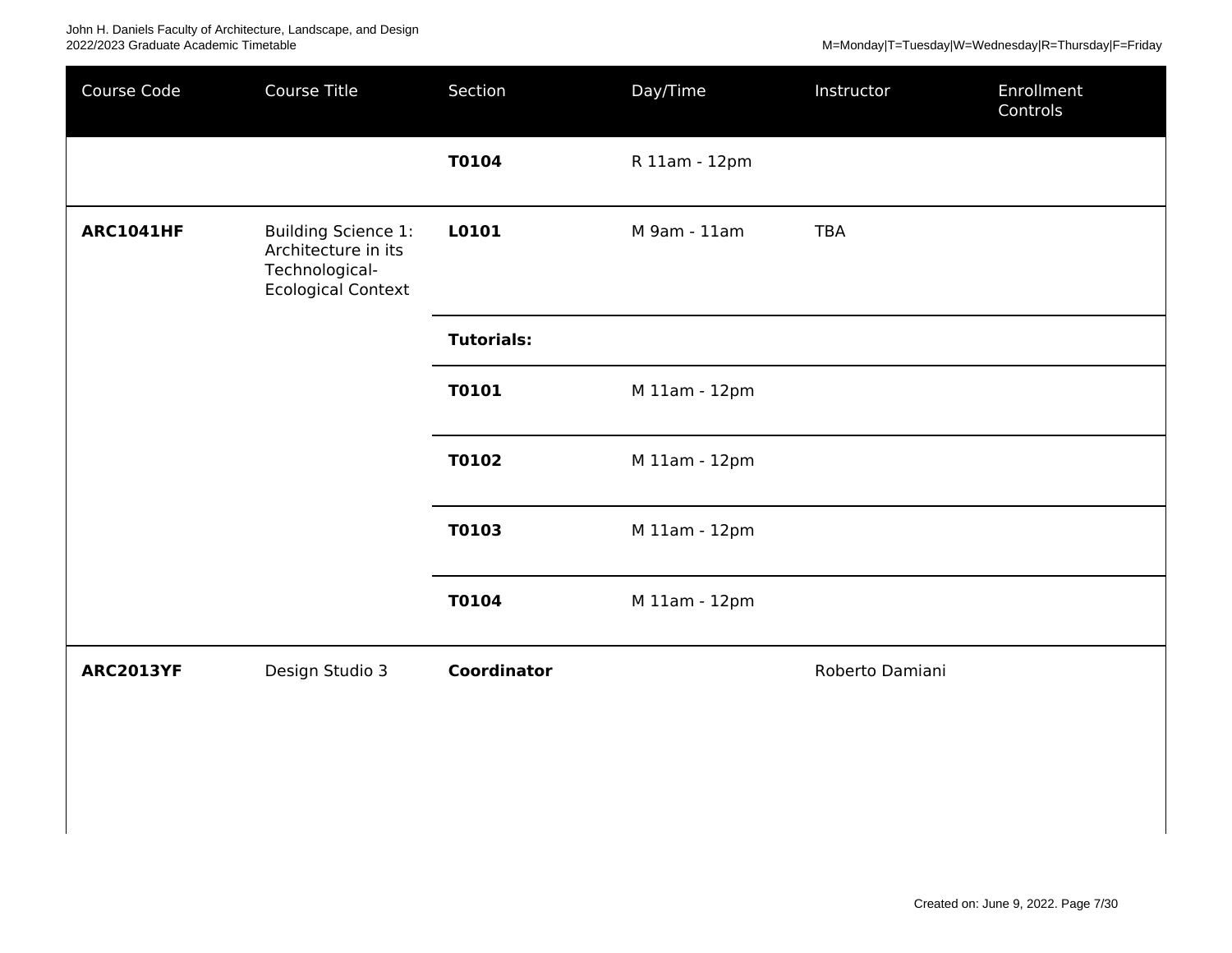| Course Code | Course Title | Section | Day/Time                                  | Instructor | Enrollment<br>Controls                                                                                                                                                 |
|-------------|--------------|---------|-------------------------------------------|------------|------------------------------------------------------------------------------------------------------------------------------------------------------------------------|
|             |              | L0101   | M 9am - 1pm, 2pm<br>$-6pm$<br>R 2pm - 6pm | <b>TBA</b> | All MARC students<br>are initially<br>enrolled in<br><b>LEC9999. The</b><br><b>Course Coordinator</b><br>will assign<br>students to<br>individual lecture<br>sections. |
|             |              | L0102   | M 9am - 1pm, 2pm<br>$-6pm$<br>R 2pm - 6pm | <b>TBA</b> |                                                                                                                                                                        |
|             |              | L0103   | M 9am - 1pm, 2pm<br>$-6pm$<br>R 2pm - 6pm | <b>TBA</b> |                                                                                                                                                                        |
|             |              | L0104   | M 9am - 1pm, 2pm<br>$-6pm$<br>R 2pm - 6pm | <b>TBA</b> |                                                                                                                                                                        |
|             |              | L0105   | M 9am - 1pm, 2pm<br>$-6pm$<br>R 2pm - 6pm | <b>TBA</b> |                                                                                                                                                                        |
|             |              | L0106   | M 9am - 1pm, 2pm<br>$-6pm$<br>R 2pm - 6pm | <b>TBA</b> |                                                                                                                                                                        |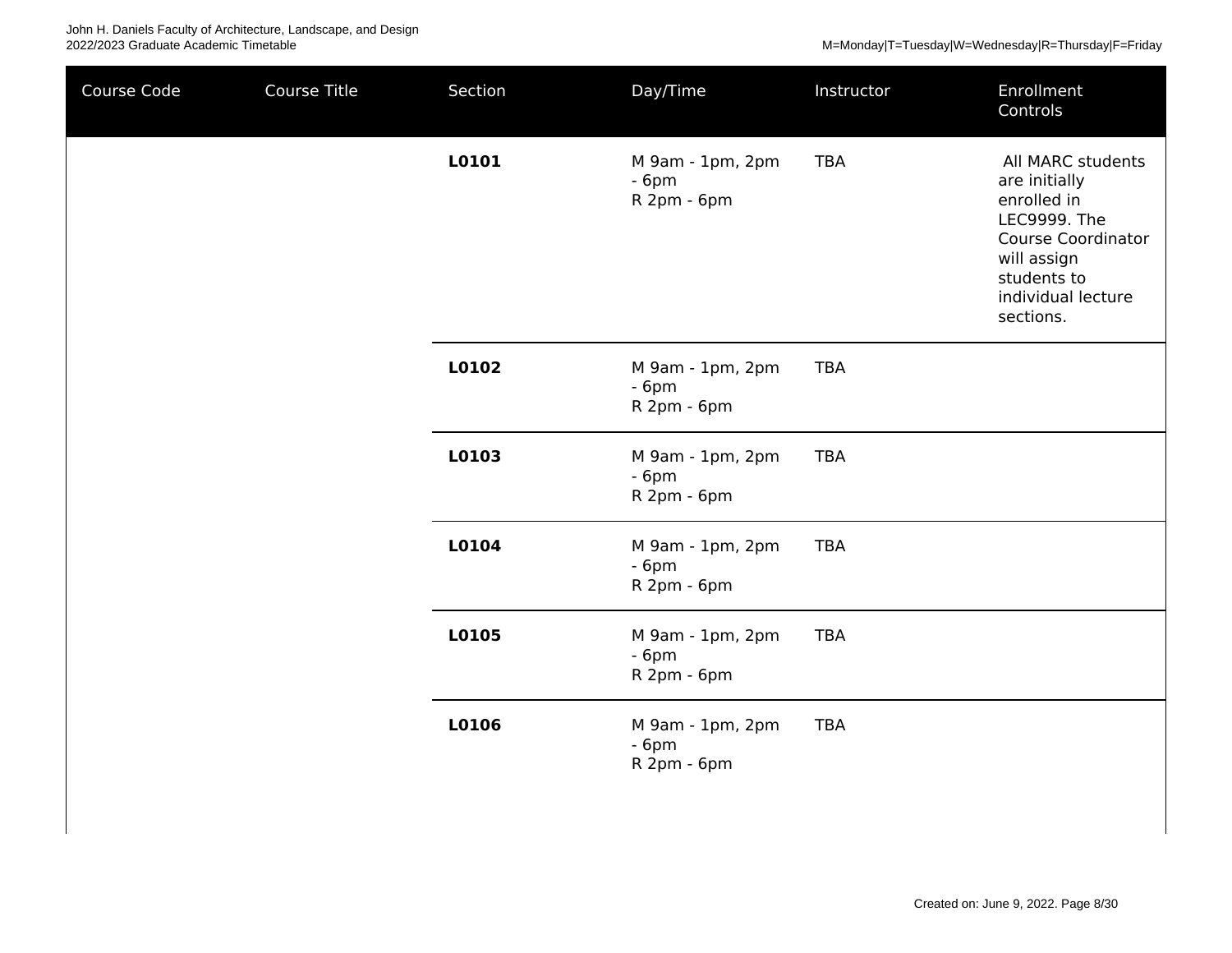| Course Code      | Course Title            | Section           | Day/Time                                  | Instructor | Enrollment<br>Controls |
|------------------|-------------------------|-------------------|-------------------------------------------|------------|------------------------|
|                  |                         | L0107             | M 9am - 1pm, 2pm<br>$-6pm$<br>R 2pm - 6pm | <b>TBA</b> |                        |
|                  |                         | L0108             | M 9am - 1pm, 2pm<br>$-6pm$<br>R 2pm - 6pm | <b>TBA</b> |                        |
|                  |                         | L0109             | M 9am - 1pm, 2pm<br>$-6pm$<br>R 2pm - 6pm | <b>TBA</b> |                        |
|                  |                         | L0110             | M 9am - 1pm, 2pm<br>$-6pm$<br>R 2pm - 6pm | <b>TBA</b> |                        |
|                  |                         | L0111             | M 9am - 1pm, 2pm<br>$-6pm$<br>R 2pm - 6pm | <b>TBA</b> |                        |
| <b>ARC2017HF</b> | <b>Research Methods</b> | L0101             | F 9am - 11am                              | <b>TBA</b> |                        |
|                  |                         | <b>Tutorials:</b> |                                           |            |                        |
|                  |                         | T0101             | F 11am - 12pm                             |            |                        |
|                  |                         | <b>T0102</b>      | F 11am - 12pm                             |            |                        |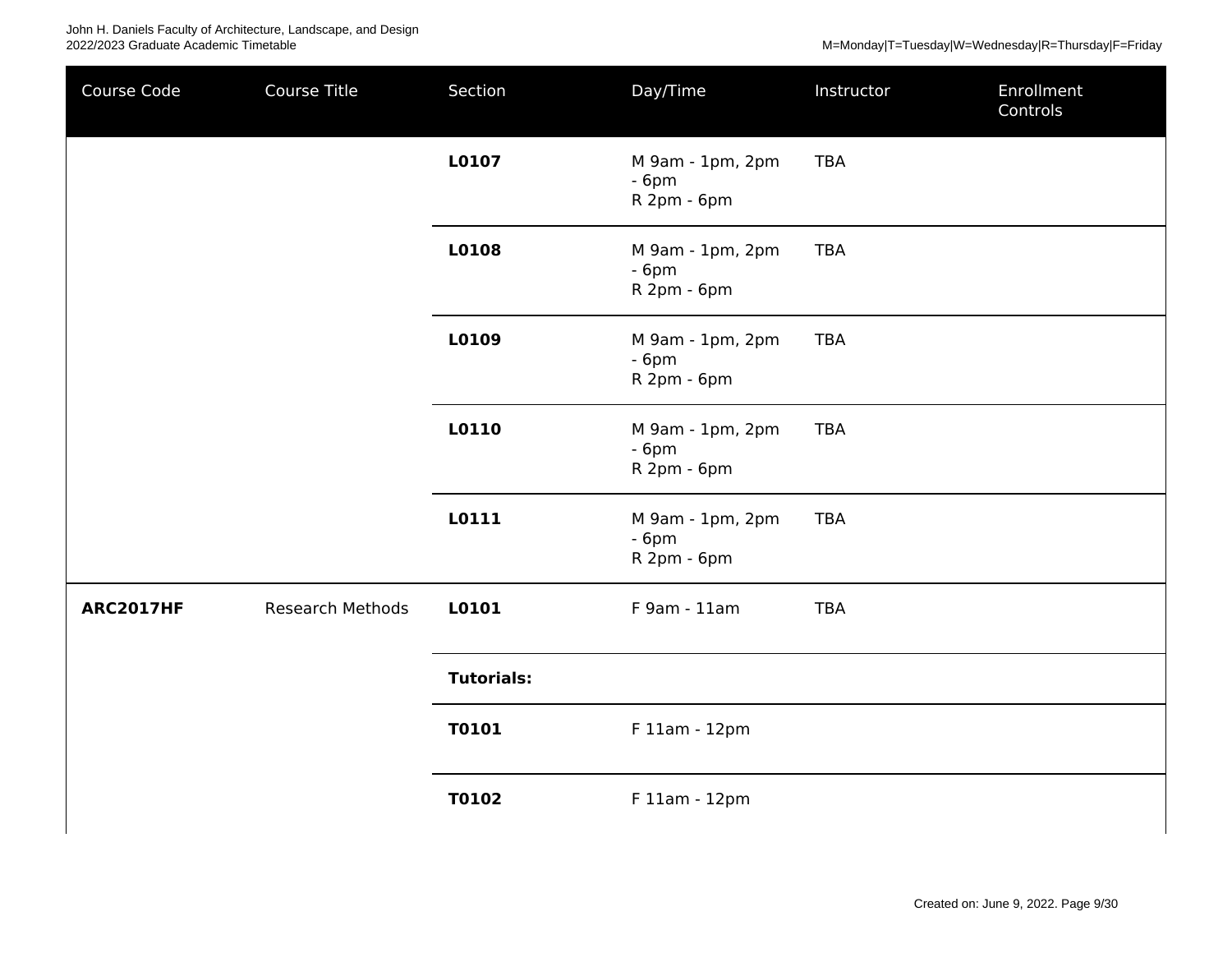M=Monday|T=Tuesday|W=Wednesday|R=Thursday|F=Friday

| Course Code      | Course Title                                           | Section           | Day/Time        | Instructor | Enrollment<br>Controls                                 |
|------------------|--------------------------------------------------------|-------------------|-----------------|------------|--------------------------------------------------------|
|                  |                                                        | T0103             | F 11am - 12pm   |            |                                                        |
|                  |                                                        | <b>T0104</b>      | F 11am - 12pm   |            |                                                        |
| <b>ARC2023HF</b> | Design Technology<br>$\overline{2}$                    | L0101             | W 2pm - 5pm     | <b>TBA</b> |                                                        |
| <b>ARC2042HF</b> | Site Engineering<br>and Ecology                        | L0101             | M-F, 9am - 12pm | <b>TBA</b> | August Intensive<br>Course: August 22<br>- September 2 |
|                  |                                                        | <b>Tutorials:</b> |                 |            |                                                        |
|                  |                                                        | <b>T0101</b>      | M-F, 1pm - 2pm  |            |                                                        |
|                  |                                                        | <b>T0102</b>      | M-F, 1pm - 2pm  |            |                                                        |
|                  |                                                        | <b>T0103</b>      | M-F, 1pm - 2pm  |            |                                                        |
| <b>ARC2047HF</b> | <b>Building Science 3:</b><br>Environmental<br>Systems | L0101             | T 10am - 12pm   | <b>TBA</b> |                                                        |
|                  |                                                        | <b>Tutorials:</b> |                 |            |                                                        |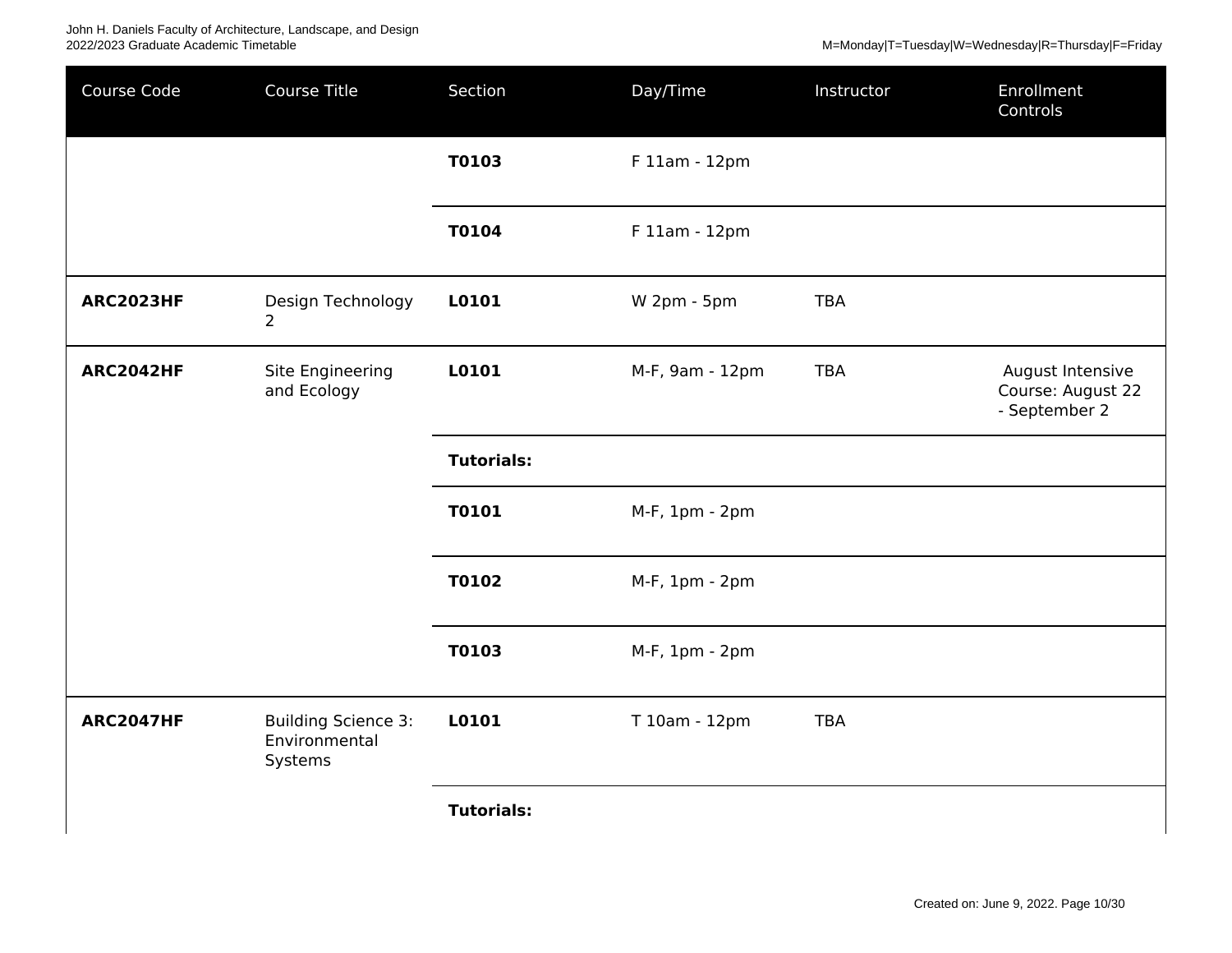| Course Code      | Course Title                    | Section            | Day/Time                   | Instructor | Enrollment<br>Controls                                                                                                                                                             |
|------------------|---------------------------------|--------------------|----------------------------|------------|------------------------------------------------------------------------------------------------------------------------------------------------------------------------------------|
|                  |                                 | <b>T0101</b>       | W 12pm - 1pm               |            |                                                                                                                                                                                    |
|                  |                                 | T0102              | W 12pm - 1pm               |            |                                                                                                                                                                                    |
|                  |                                 | T0103              | W 12pm - 1pm               |            |                                                                                                                                                                                    |
|                  |                                 | <b>T0104</b>       | W 12pm - 1pm               |            |                                                                                                                                                                                    |
| <b>ARC3020YF</b> | Architectural<br>Design Studio: | <b>Coordinator</b> |                            | Vivian Lee |                                                                                                                                                                                    |
|                  | Research 1                      |                    |                            |            |                                                                                                                                                                                    |
|                  |                                 | L0101              | T 9am - 1pm, 2pm<br>$-6pm$ | <b>TBA</b> | All MARC students<br>are initially<br>enrolled in<br>LEC9999.<br><b>Following Option</b><br>Studio ballotting,<br>students are re-<br>assigned into<br>correct LECture<br>section. |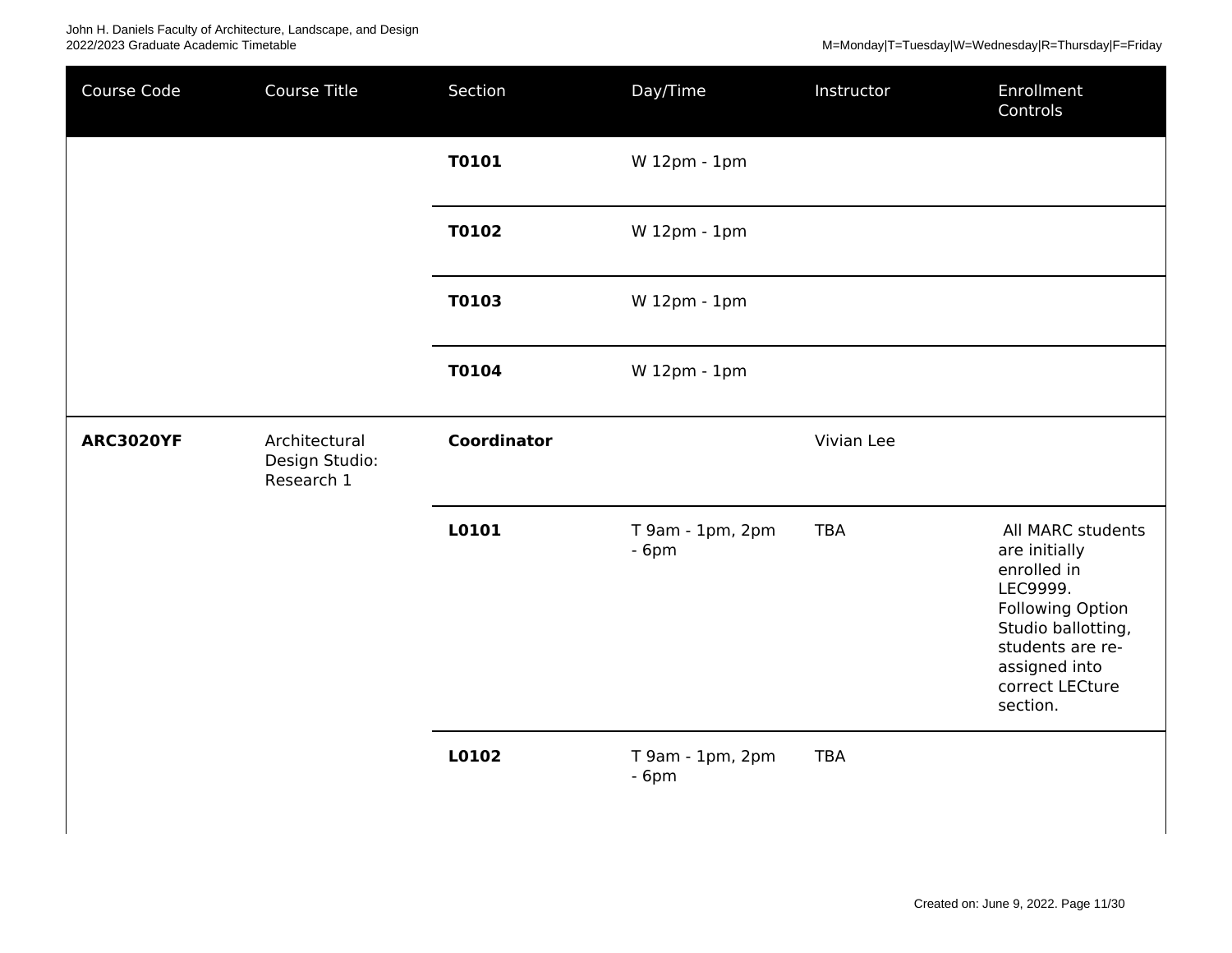| Course Code | Course Title | Section | Day/Time                   | Instructor | Enrollment<br>Controls |
|-------------|--------------|---------|----------------------------|------------|------------------------|
|             |              | L0103   | T 9am - 1pm, 2pm<br>$-6pm$ | <b>TBA</b> |                        |
|             |              | L0104   | T 9am - 1pm, 2pm<br>$-6pm$ | <b>TBA</b> |                        |
|             |              | L0105   | T 9am - 1pm, 2pm<br>$-6pm$ | <b>TBA</b> |                        |
|             |              | L0106   | T 9am - 1pm, 2pm<br>$-6pm$ | <b>TBA</b> |                        |
|             |              | L0107   | T 9am - 1pm, 2pm<br>$-6pm$ | <b>TBA</b> |                        |
|             |              | L0108   | T 9am - 1pm, 2pm<br>$-6pm$ | <b>TBA</b> |                        |
|             |              | L0109   | T 9am - 1pm, 2pm<br>$-6pm$ | <b>TBA</b> |                        |
|             |              | L0110   | T 9am - 1pm, 2pm<br>$-6pm$ | <b>TBA</b> |                        |
|             |              | L0111   | T 9am - 1pm, 2pm<br>$-6pm$ | TBA        |                        |
|             |              | L0112   | T 9am - 1pm, 2pm<br>$-6pm$ | <b>TBA</b> |                        |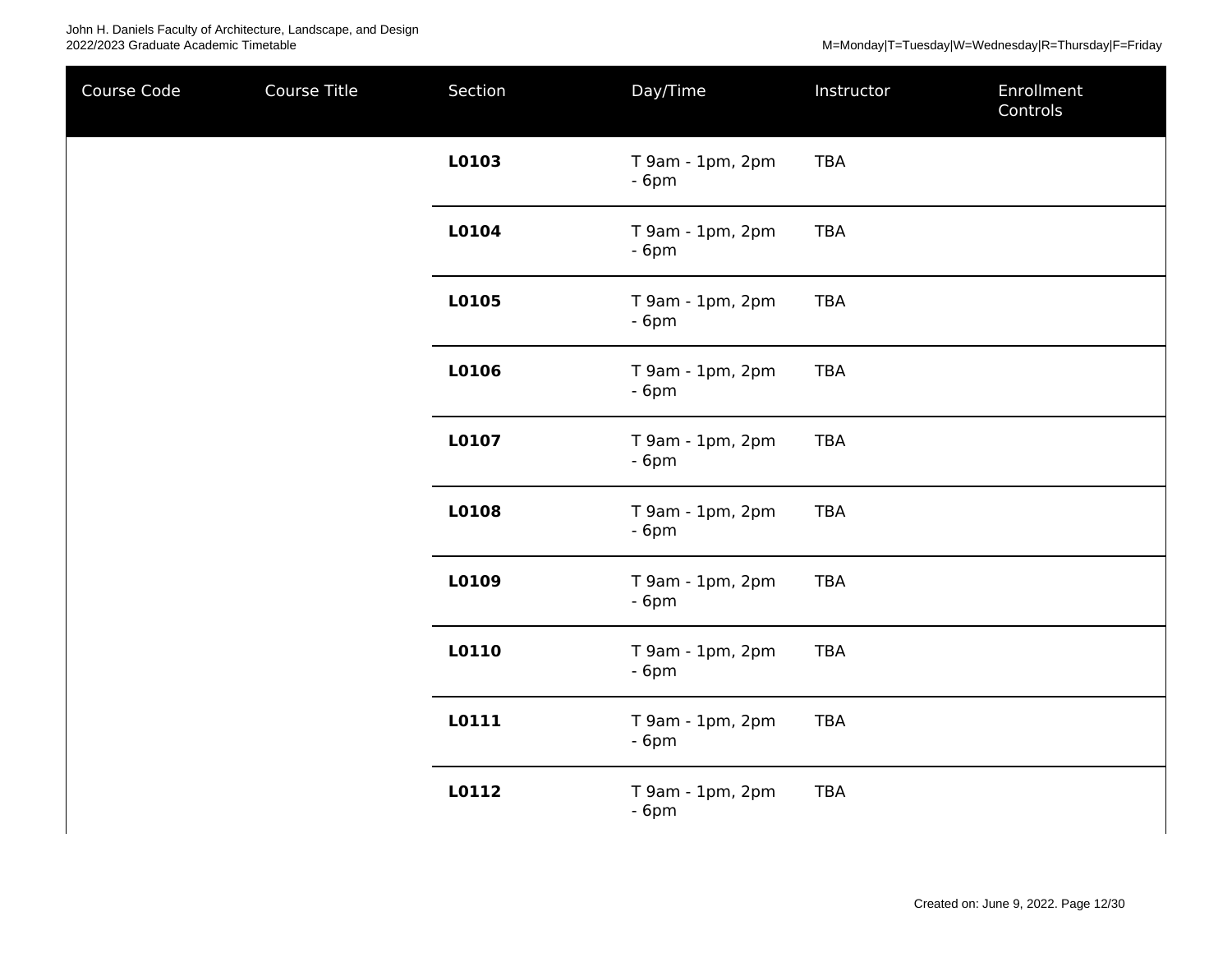| Course Code      | Course Title                                | Section            | Day/Time                                  | Instructor    | Enrollment<br>Controls                                                                                                                                    |
|------------------|---------------------------------------------|--------------------|-------------------------------------------|---------------|-----------------------------------------------------------------------------------------------------------------------------------------------------------|
| <b>ARC3051HF</b> | Professional<br>Practice 1                  | L0101              | F 2pm - 5pm                               | <b>TBA</b>    |                                                                                                                                                           |
| <b>ARC4018YF</b> | Architectural<br>Design Studio 7:<br>Thesis | L0101              |                                           | <b>TBA</b>    | 3.5 year MARC<br>students are<br>assigned into the<br>LECture section<br>which matches<br>their Research<br>Studio assignment<br>in the previous<br>year. |
|                  |                                             | L0102              |                                           | <b>TBA</b>    |                                                                                                                                                           |
|                  |                                             | L0103              |                                           | <b>TBA</b>    |                                                                                                                                                           |
|                  |                                             | L0104              |                                           | <b>TBA</b>    |                                                                                                                                                           |
| <b>LAN1011YF</b> | Design Studio 1                             | <b>Coordinator</b> |                                           | Behnaz Assadi |                                                                                                                                                           |
|                  |                                             | L0101              | M 9am - 1pm, 2pm<br>$-6pm$<br>R 2pm - 6pm | <b>TBA</b>    |                                                                                                                                                           |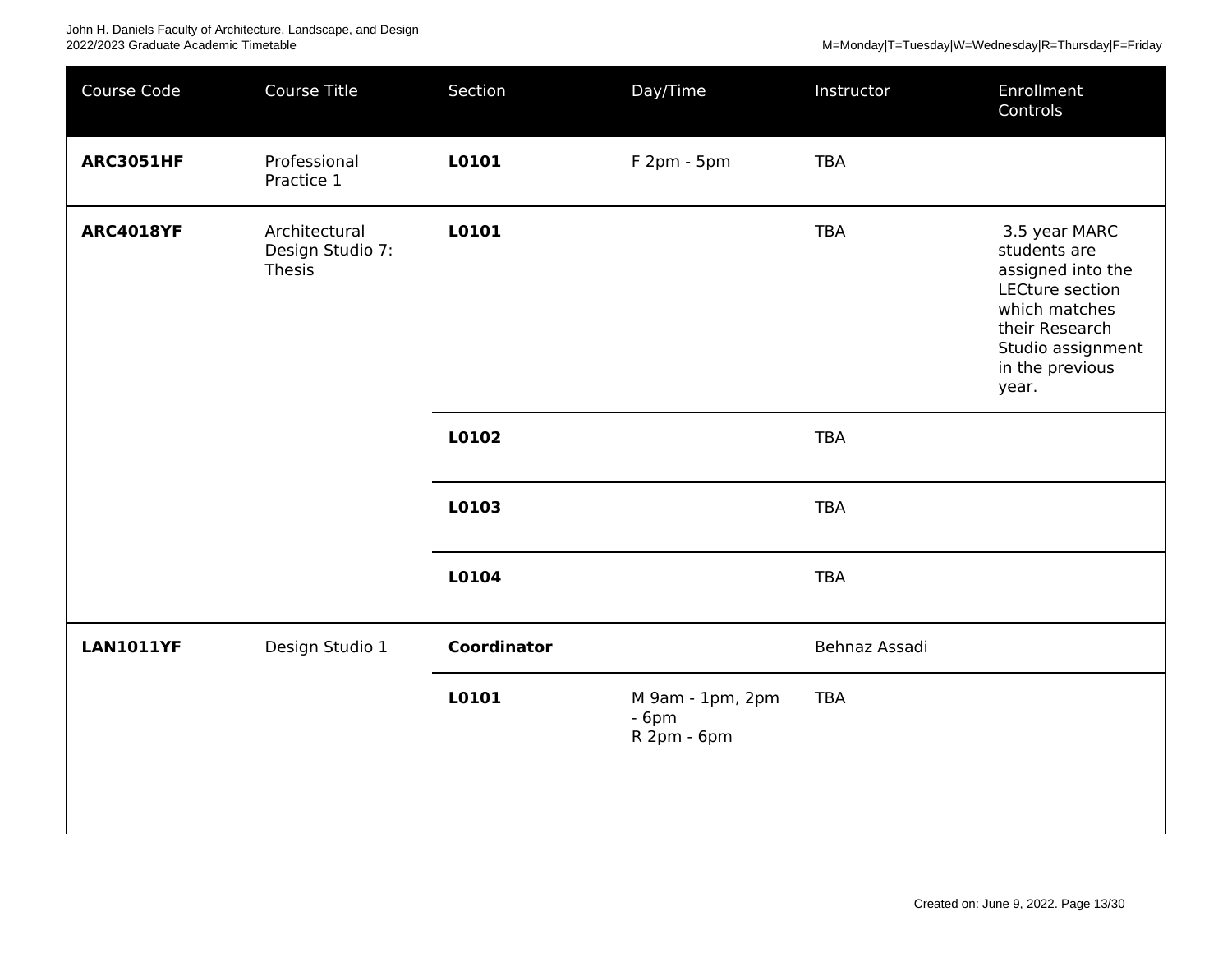| Course Code      | Course Title                         | Section            | Day/Time                                  | Instructor  | Enrollment<br>Controls                                 |
|------------------|--------------------------------------|--------------------|-------------------------------------------|-------------|--------------------------------------------------------|
|                  |                                      | L0102              | M 9am - 1pm, 2pm<br>$-6pm$<br>R 2pm - 6pm | <b>TBA</b>  |                                                        |
|                  |                                      | L0103              | M 9am - 1pm, 2pm<br>$-6pm$<br>R 2pm - 6pm | <b>TBA</b>  |                                                        |
| <b>LAN1021HF</b> | Visual<br>Communication 1            | L0101              | F 9am - 12pm                              | <b>TBA</b>  |                                                        |
| <b>LAN1031HF</b> | <b>History Theory</b><br>Criticism 1 | L0101              | W 9am - 12pm                              | <b>TBA</b>  |                                                        |
| <b>LAN1037HF</b> | Plants and Design I                  | L0101              | T 9am - 12pm                              | <b>TBA</b>  |                                                        |
| <b>LAN1041HF</b> | Field Studies 1                      | L0101              |                                           | <b>TBA</b>  | August Intensive<br>course: August 29 -<br>September 2 |
| <b>LAN1047HF</b> | Site Engineering I                   | L0101              | T 9am - 12pm                              | <b>TBA</b>  |                                                        |
| <b>LAN2013YF</b> | Design Studio 3                      | <b>Coordinator</b> |                                           | Fadi Masoud |                                                        |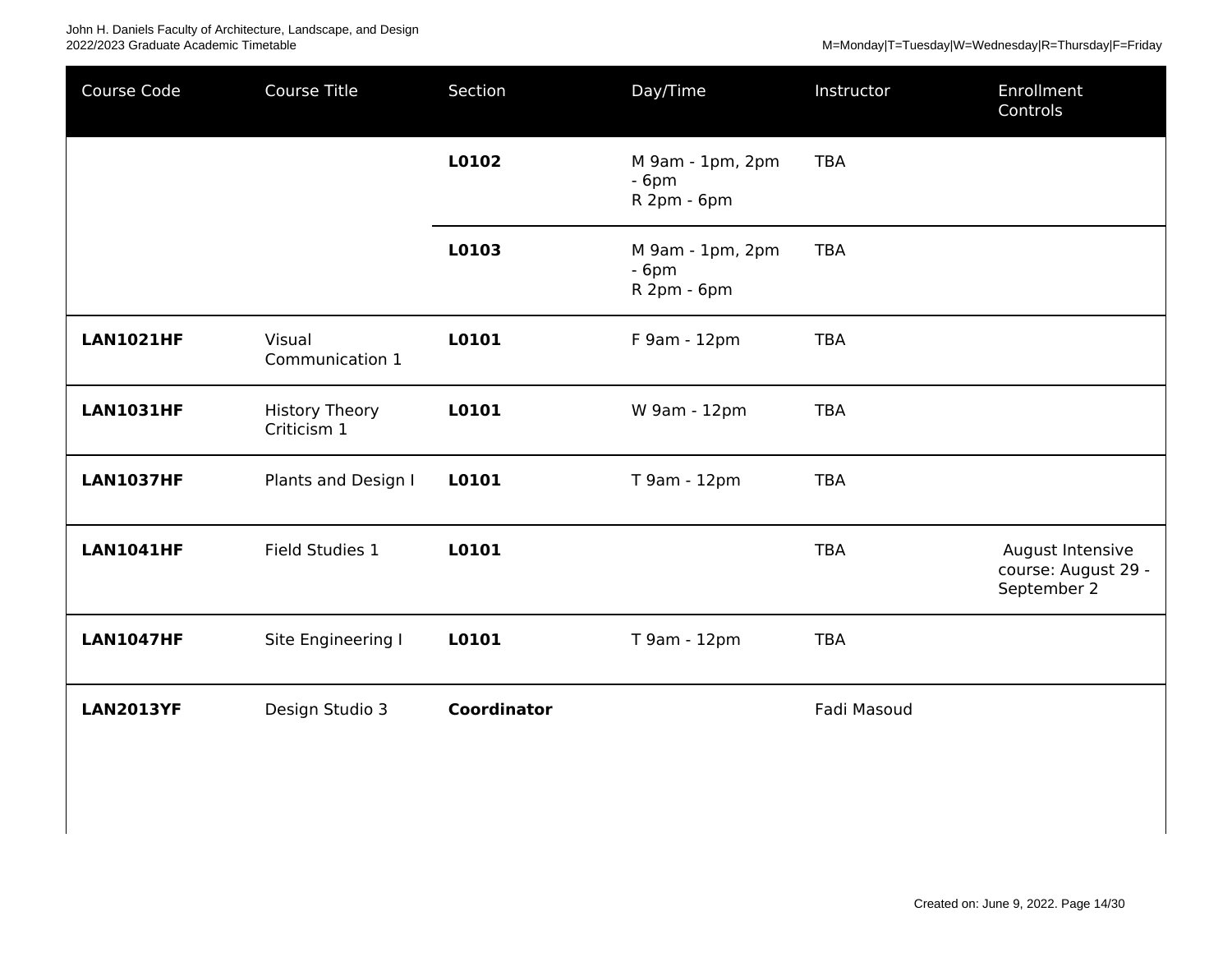| Course Code      | <b>Course Title</b>                                   | Section | Day/Time                                  | Instructor | Enrollment<br>Controls                                                                                                                                         |
|------------------|-------------------------------------------------------|---------|-------------------------------------------|------------|----------------------------------------------------------------------------------------------------------------------------------------------------------------|
|                  |                                                       | L0101   | M 9am - 1pm, 2pm<br>$-6pm$<br>R 2pm - 6pm | <b>TBA</b> | All MLA students<br>are initially<br>enrolled in<br>LEC9999. The<br><b>Course Coordinator</b><br>will assign<br>students to<br>individual lecture<br>sections. |
|                  |                                                       | L0102   | M 9am - 1pm, 2pm<br>$-6pm$<br>R 2pm - 6pm | <b>TBA</b> |                                                                                                                                                                |
|                  |                                                       | L0103   | M 9am - 1pm, 2pm<br>$-6pm$<br>R 2pm - 6pm | <b>TBA</b> |                                                                                                                                                                |
| <b>LAN2037HF</b> | Contemporary<br>Landscape Theory                      | L0101   | W 4pm - 7pm                               | <b>TBA</b> |                                                                                                                                                                |
| <b>LAN2042HF</b> | Landscape,<br>Materials,<br>Assemblies,<br>Techniques | L0101   | R 9am - 12pm                              | <b>TBA</b> |                                                                                                                                                                |
| <b>LAN2045HF</b> | Landscape Ecology                                     | L0101   | F 9am - 12pm                              | <b>TBA</b> |                                                                                                                                                                |
| <b>LAN2047HF</b> | Landscape<br>Hydrology I                              | L0101   | F 9am - 12pm                              | <b>TBA</b> |                                                                                                                                                                |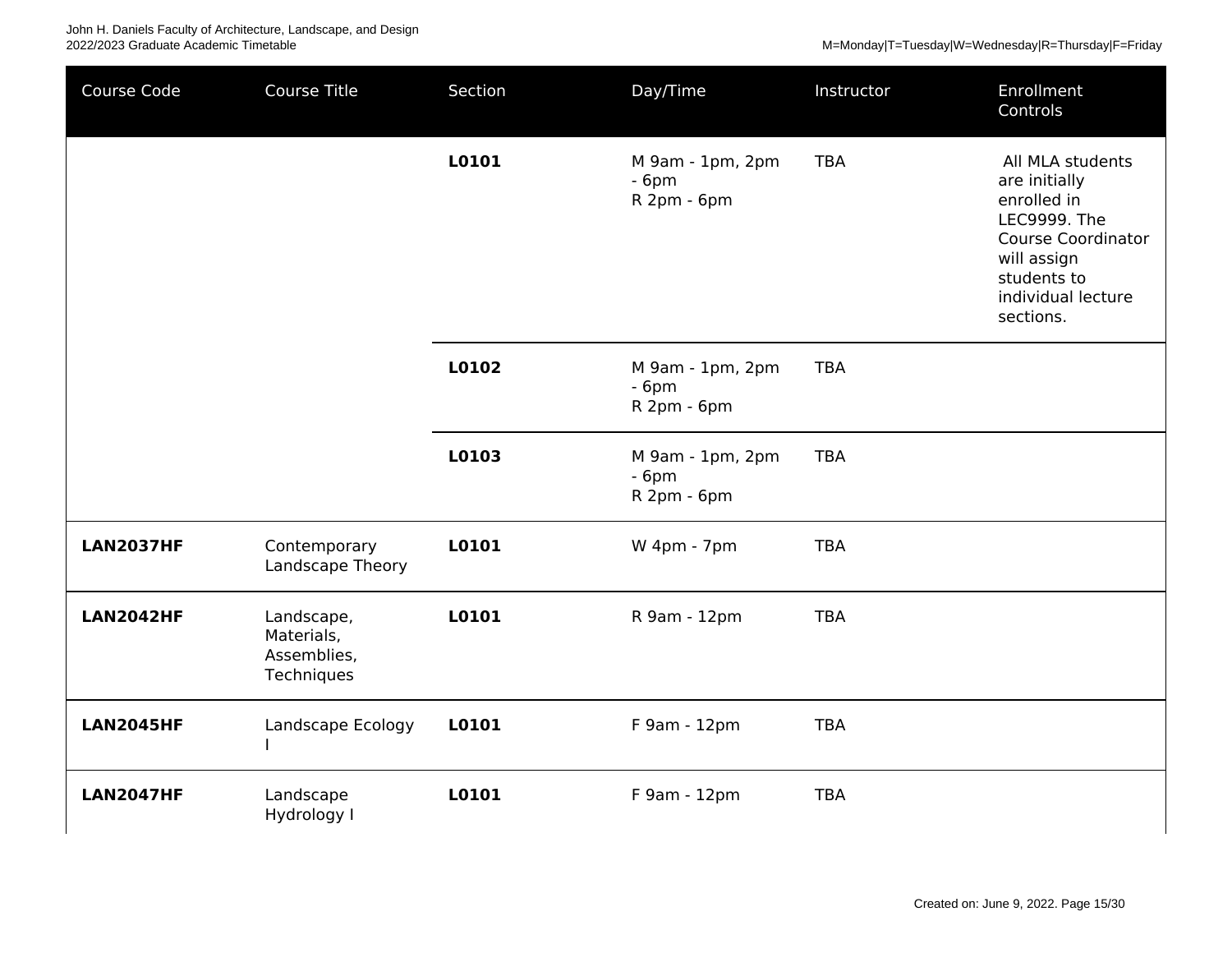M=Monday|T=Tuesday|W=Wednesday|R=Thursday|F=Friday

| Course Code      | <b>Course Title</b>                      | Section | Day/Time                                   | Instructor | Enrollment<br>Controls                                                                                                                                                            |
|------------------|------------------------------------------|---------|--------------------------------------------|------------|-----------------------------------------------------------------------------------------------------------------------------------------------------------------------------------|
| <b>LAN3016YF</b> | Design Studio<br>Options                 | L0101   | T 9am - 1pm, 2pm<br>$-6pm$<br>$F2pm - 6pm$ | <b>TBA</b> | All MLA students<br>are initially<br>enrolled in<br>LEC9999.<br><b>Following Option</b><br>Studio ballotting,<br>students are re-<br>assigned into<br>correct LECture<br>section. |
|                  |                                          | L0102   | T 9am - 1pm, 2pm<br>$-6pm$<br>F 2pm - 6pm  | <b>TBA</b> |                                                                                                                                                                                   |
| <b>LAN3025HF</b> | <b>Advanced Visual</b><br>Communication  | L0101   | M 9am - 12pm                               | <b>TBA</b> |                                                                                                                                                                                   |
| <b>LAN3045HF</b> | <b>Advanced Site</b><br>Technologies     | L0101   | W 9am - 12pm                               | <b>TBA</b> |                                                                                                                                                                                   |
| <b>LAN3051HF</b> | Landscape<br><b>Research Methods</b>     | L0101   | R 1pm - 4pm                                | <b>TBA</b> |                                                                                                                                                                                   |
| <b>URD1011YF</b> | Urban Design<br>Studio                   | L0101   | M 9am - 1pm, 2pm<br>$-6pm$<br>R 2pm - 6pm  | <b>TBA</b> |                                                                                                                                                                                   |
| <b>URD1021HF</b> | Urban Design<br>Visual<br>Communications | L0101   | M-F, 9am - 12pm                            | <b>TBA</b> | August Intensive<br>course: August 22 -<br>September 2                                                                                                                            |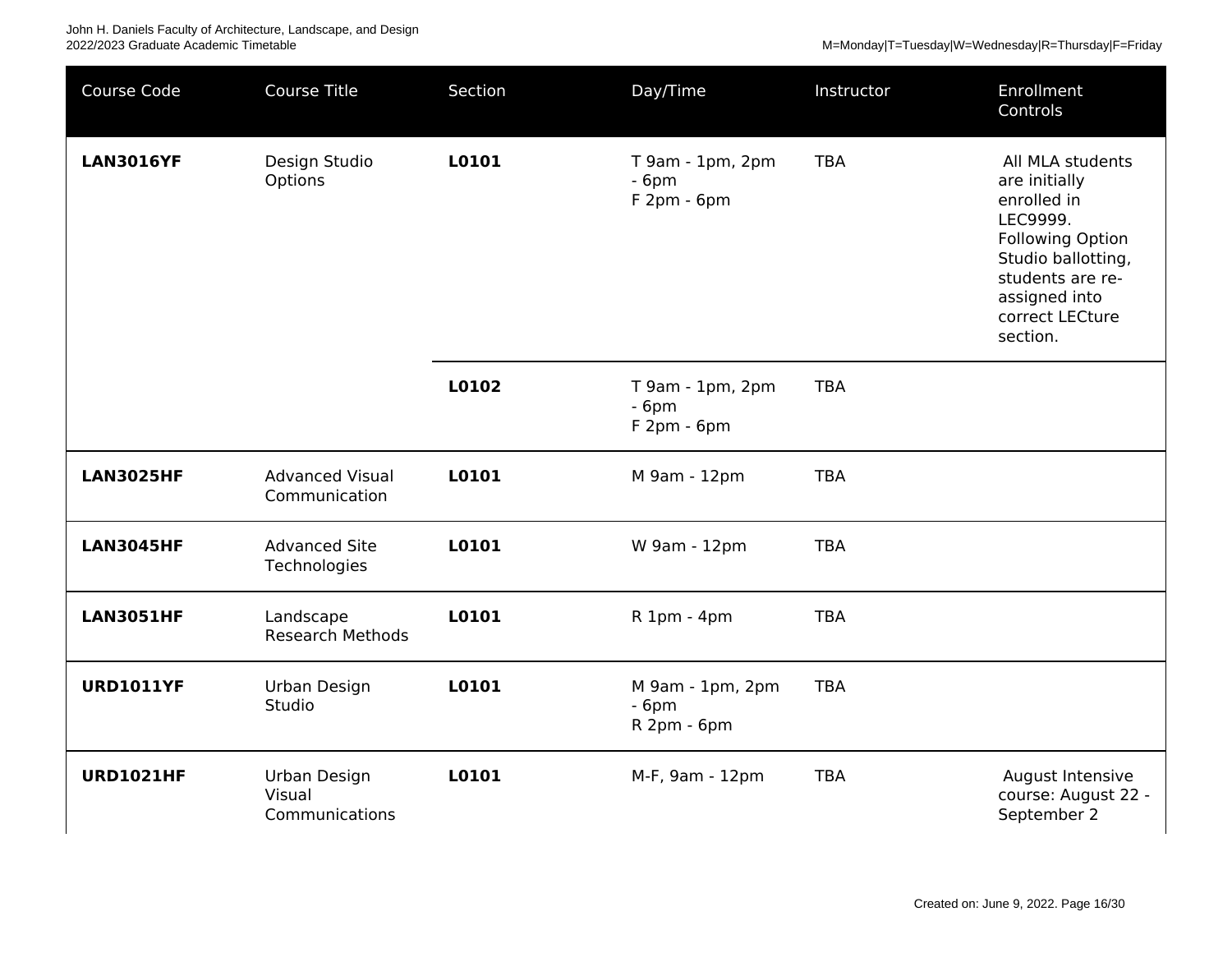| Course Code      | Course Title                                          | Section           | Day/Time                   | Instructor               | Enrollment<br>Controls                                                                                                                                                    |
|------------------|-------------------------------------------------------|-------------------|----------------------------|--------------------------|---------------------------------------------------------------------------------------------------------------------------------------------------------------------------|
|                  |                                                       | <b>Tutorials:</b> |                            |                          |                                                                                                                                                                           |
|                  |                                                       | T0101             |                            |                          |                                                                                                                                                                           |
| <b>URD1031HF</b> | The History of<br><b>Toronto Urban</b><br>Form        | L0101             | F 9am - 12pm               | <b>TBA</b>               |                                                                                                                                                                           |
| <b>URD1041HF</b> | Introduction to<br>Urban Design<br>Theory             | L0101             | W 9am - 12pm               | <b>TBA</b>               |                                                                                                                                                                           |
| <b>URD2013YF</b> | Urban Design<br>Studio Options:<br>Density            | L0101             | T 9am - 1pm, 2pm<br>$-6pm$ | <b>TBA</b><br><b>TBA</b> |                                                                                                                                                                           |
| <b>VIS1001HF</b> | Interdisciplinary<br>Studio Practicum/<br>Critiques I | L0101             | T 9am - 2pm                | <b>TBA</b>               |                                                                                                                                                                           |
| <b>VIS1010HF</b> | Contemporary Art<br><b>Since 1960</b>                 | L0101             | W 9am - 12pm               | <b>TBA</b>               | P Elective - see<br>page 1 for dates<br>and details.<br>(VIS1010H is a<br>core course for<br>MVS students and<br>may be taken by<br>MARC/MLA/MUD/PH<br>D as an elective.) |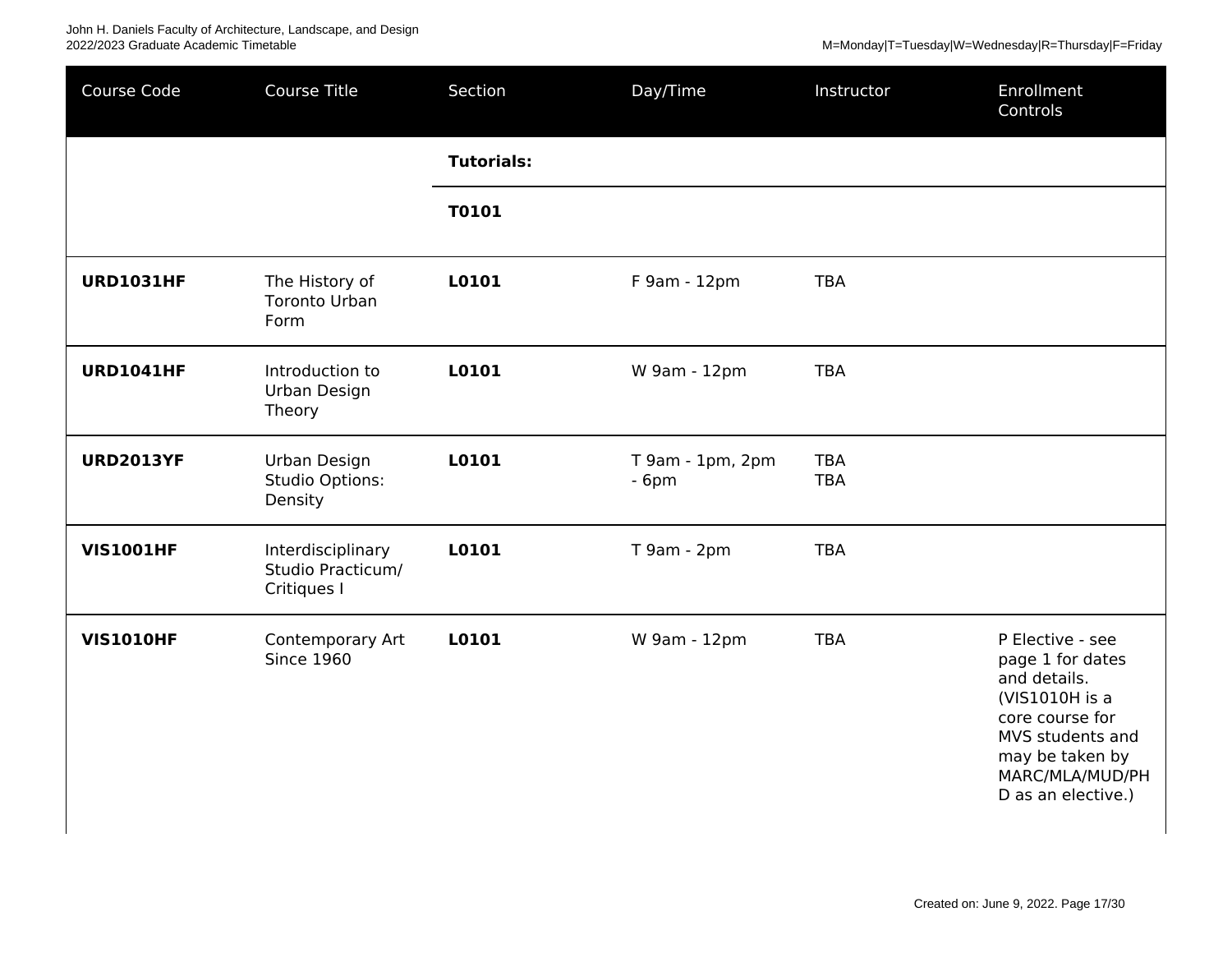| Course Code       | Course Title                                                 | Section | Day/Time     | Instructor | Enrollment<br>Controls                                                                                                                                               |
|-------------------|--------------------------------------------------------------|---------|--------------|------------|----------------------------------------------------------------------------------------------------------------------------------------------------------------------|
| <b>VIS1101HF</b>  | Paradigmatic<br>Exhibitions:<br>Theory, History,<br>Practice | L0101   | T 2pm - 5pm  | <b>TBA</b> | P Elective - see<br>page 1 for dates<br>and details.<br>(VIS1101H is a<br>core course for<br>MVS students and<br>may be taken by<br>MARC/MLA/MUD as<br>an elective.) |
| <b>VIS2001HF</b>  | Studio Practicum/<br>Critiques III                           | L0101   | T 9am - 2pm  | <b>TBA</b> |                                                                                                                                                                      |
| <b>VIS2002HF</b>  | MVS Research and<br>Writing                                  | L0101   | R 2pm - 5pm  | <b>TBA</b> |                                                                                                                                                                      |
| Winter/Spring - S |                                                              |         |              |            |                                                                                                                                                                      |
| <b>ALA4022YS</b>  | Thesis 2                                                     | L0101   |              | <b>TBA</b> |                                                                                                                                                                      |
|                   |                                                              | L0102   |              | <b>TBA</b> |                                                                                                                                                                      |
|                   |                                                              | L0103   |              | <b>TBA</b> |                                                                                                                                                                      |
| <b>ALD4040HS</b>  | Theories and<br>Methods                                      | L0101   | R 9am - 12pm | <b>TBA</b> |                                                                                                                                                                      |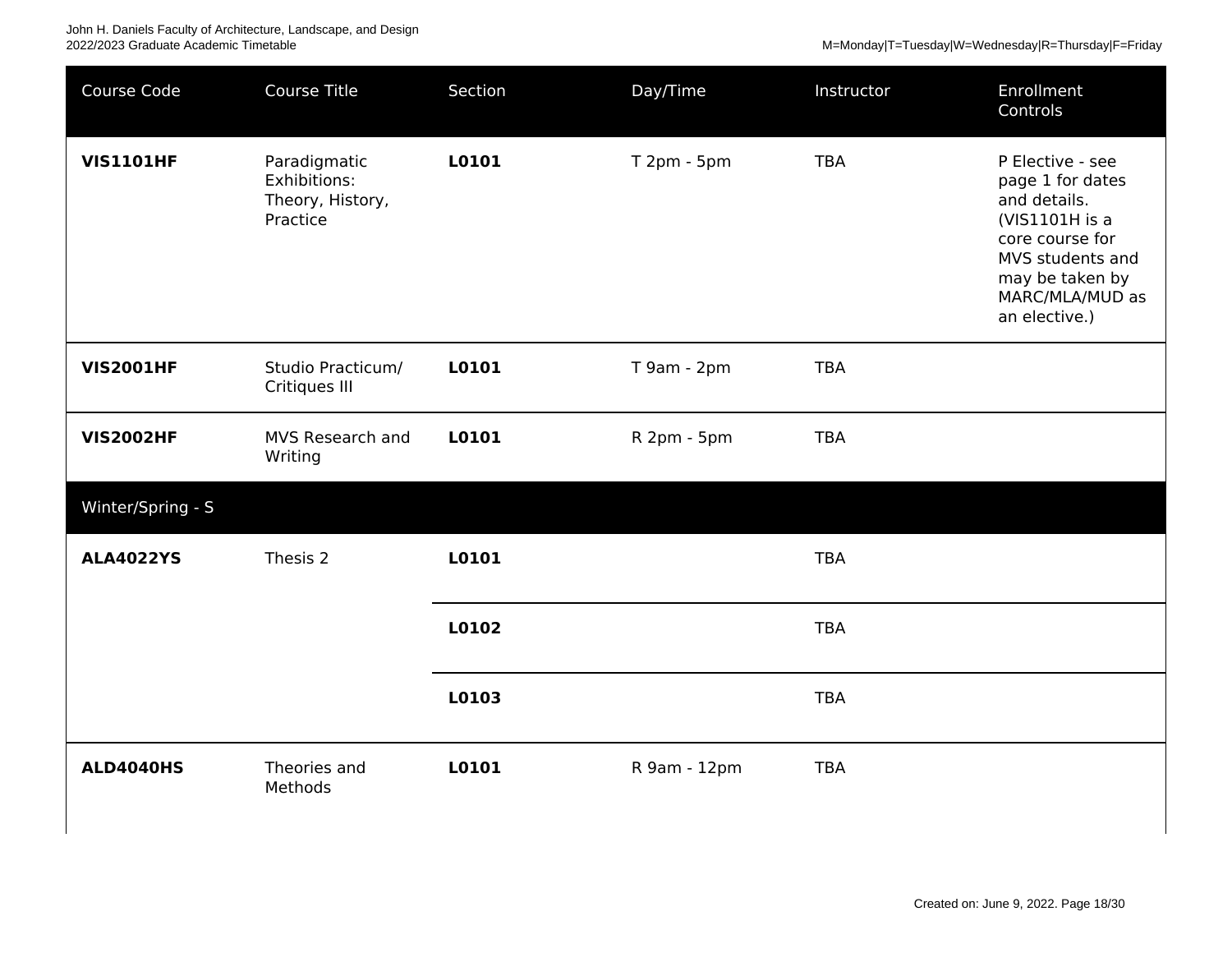| Course Code      | Course Title    | Section     | Day/Time                                   | Instructor     | Enrollment<br>Controls                                                                                                                                                 |
|------------------|-----------------|-------------|--------------------------------------------|----------------|------------------------------------------------------------------------------------------------------------------------------------------------------------------------|
| <b>ARC1012YS</b> | Design Studio 2 | Coordinator |                                            | Adrian Phiffer |                                                                                                                                                                        |
|                  |                 | L0101       | T 9am - 1pm, 2pm<br>$-6pm$<br>$F2pm - 6pm$ | <b>TBA</b>     | All MARC students<br>are initially<br>enrolled in<br><b>LEC9999. The</b><br><b>Course Coordinator</b><br>will assign<br>students to<br>individual lecture<br>sections. |
|                  |                 | L0102       | T 9am - 1pm, 2pm<br>$-6pm$<br>$F2pm - 6pm$ | <b>TBA</b>     |                                                                                                                                                                        |
|                  |                 | L0103       | T 9am - 1pm, 2pm<br>$-6pm$<br>$F2pm - 6pm$ | <b>TBA</b>     |                                                                                                                                                                        |
|                  |                 | L0104       | T 9am - 1pm, 2pm<br>$-6pm$<br>$F2pm - 6pm$ | <b>TBA</b>     |                                                                                                                                                                        |
|                  |                 | L0105       | T 9am - 1pm, 2pm<br>$-6pm$<br>$F2pm - 6pm$ | <b>TBA</b>     |                                                                                                                                                                        |
|                  |                 | L0106       | T 9am - 1pm, 2pm<br>$-6pm$<br>F 2pm - 6pm  | <b>TBA</b>     |                                                                                                                                                                        |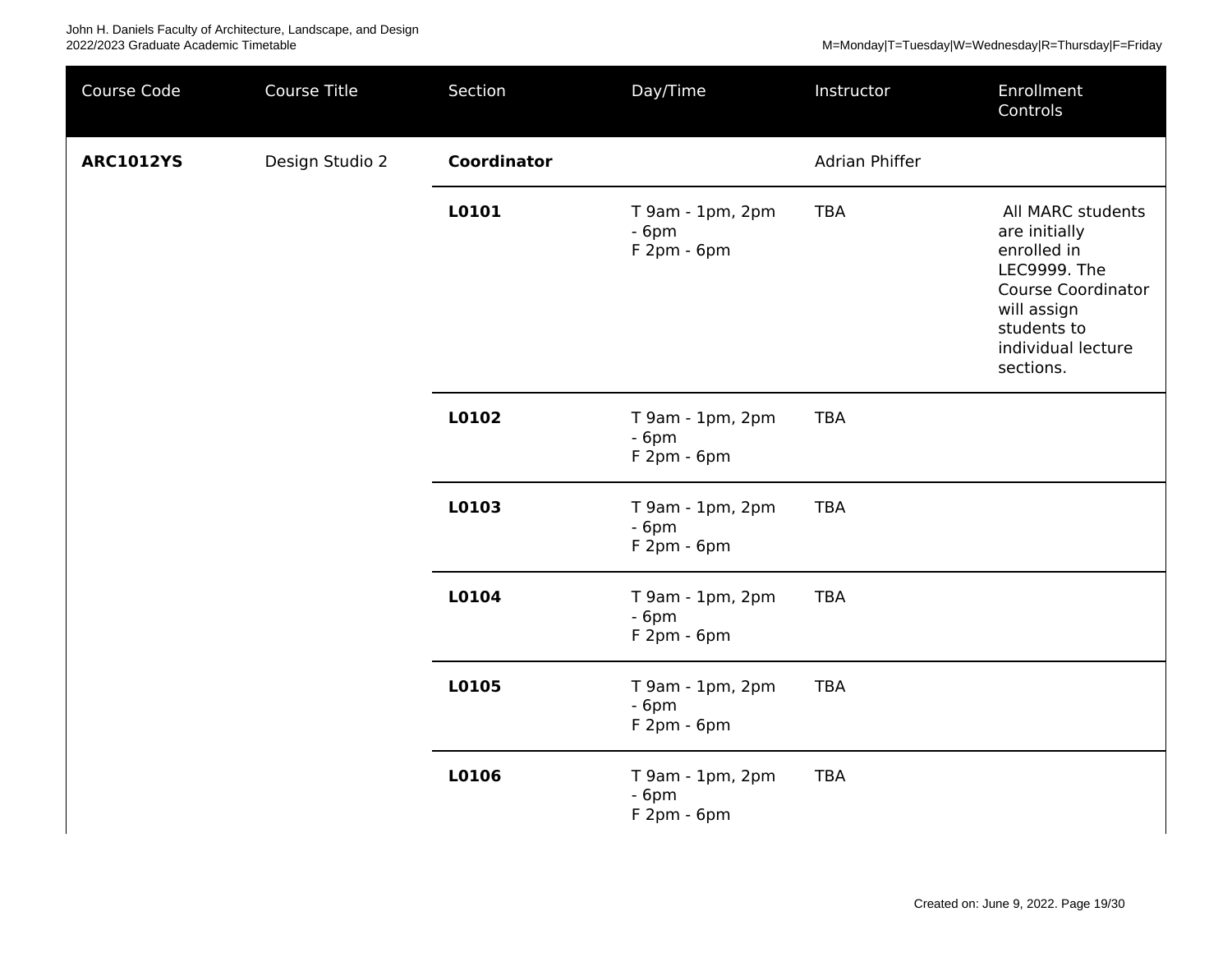| Course Code      | Course Title                                                 | Section           | Day/Time                                  | Instructor | Enrollment<br>Controls |
|------------------|--------------------------------------------------------------|-------------------|-------------------------------------------|------------|------------------------|
|                  |                                                              | L0107             | T 9am - 1pm, 2pm<br>$-6pm$<br>F 2pm - 6pm | <b>TBA</b> |                        |
|                  |                                                              | L0108             | T 9am - 1pm, 2pm<br>$-6pm$<br>F 2pm - 6pm | <b>TBA</b> |                        |
| <b>ARC1032HS</b> | Historical<br>Perspectives on<br>Topics in<br>Architecture 2 | L0101             | R 9am - 11am                              | <b>TBA</b> |                        |
|                  |                                                              | <b>Tutorials:</b> |                                           |            |                        |
|                  |                                                              | <b>T0101</b>      | R 11am - 12pm                             |            |                        |
|                  |                                                              | T0102             | R 11am - 12pm                             |            |                        |
|                  |                                                              | T0103             | R 11am - 12pm                             |            |                        |
|                  |                                                              | <b>T0104</b>      | R 11am - 12pm                             |            |                        |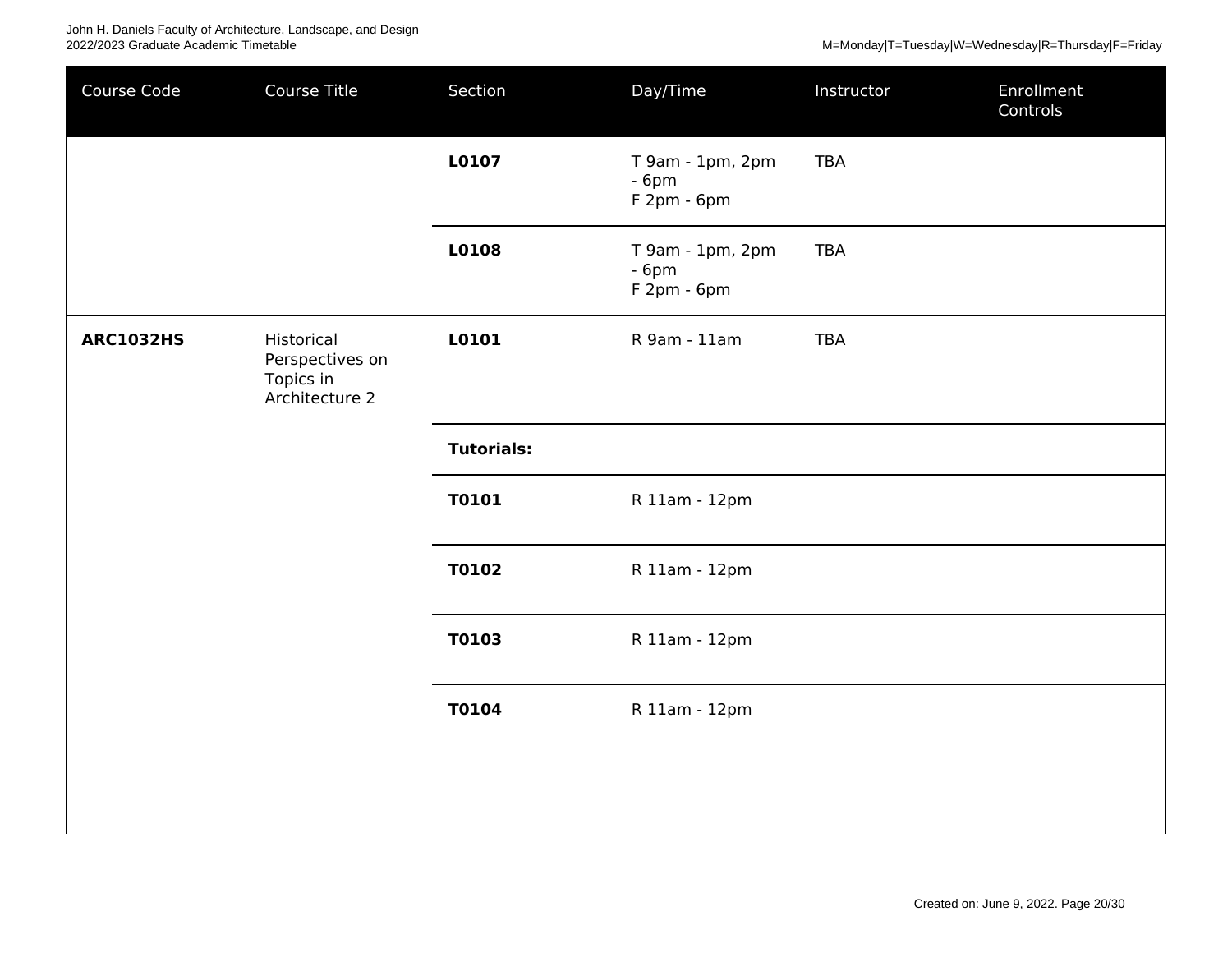M=Monday|T=Tuesday|W=Wednesday|R=Thursday|F=Friday

| Course Code      | Course Title                                                                      | Section            | Day/Time      | Instructor               | Enrollment<br>Controls |
|------------------|-----------------------------------------------------------------------------------|--------------------|---------------|--------------------------|------------------------|
| <b>ARC1043HS</b> | <b>Building Science 2:</b><br>Building Science,<br>Materials, and<br>Construction | L0101              | M 9am - 11am  | <b>TBA</b><br><b>TBA</b> |                        |
|                  |                                                                                   | <b>Tutorials:</b>  |               |                          |                        |
|                  |                                                                                   | <b>T0101</b>       | M 11am - 12pm |                          |                        |
|                  |                                                                                   | T0102              | M 11am - 12pm |                          |                        |
|                  |                                                                                   | T0103              | M 11am - 12pm |                          |                        |
|                  |                                                                                   | T0104              | M 11am - 12pm |                          |                        |
| <b>ARC1046HS</b> | Structures 1                                                                      | L0101              | W 9am - 12pm  | <b>TBA</b>               |                        |
|                  |                                                                                   | <b>Tutorials:</b>  |               |                          |                        |
|                  |                                                                                   | <b>T0101</b>       | W 4pm - 6pm   |                          |                        |
| <b>ARC2014YS</b> | Design Studio 4                                                                   | <b>Coordinator</b> |               | Samuel Dufaux            |                        |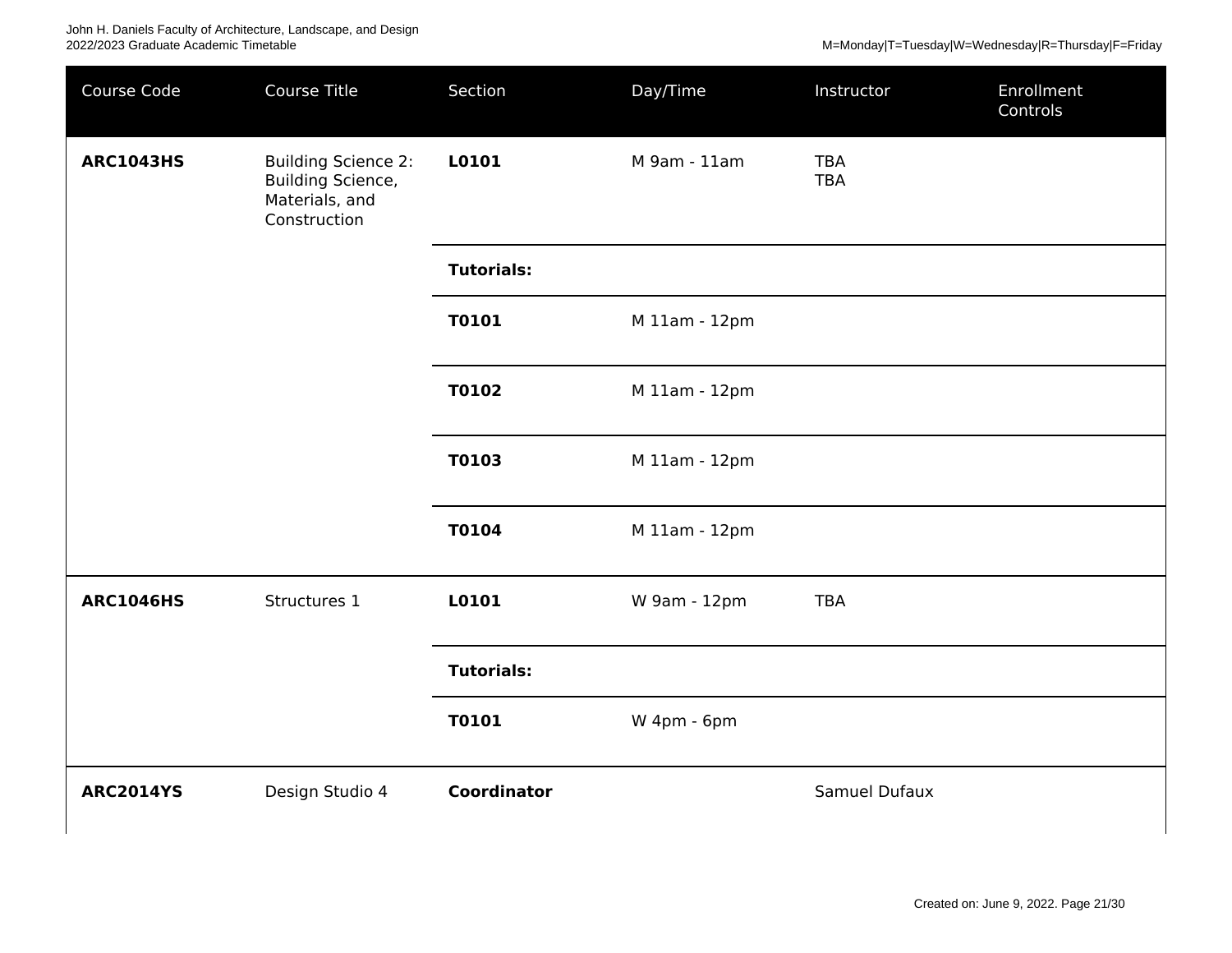| Course Code | Course Title | Section | Day/Time                                  | Instructor | Enrollment<br>Controls                                                                                                                                          |
|-------------|--------------|---------|-------------------------------------------|------------|-----------------------------------------------------------------------------------------------------------------------------------------------------------------|
|             |              | L0101   | M 9am - 1pm, 2pm<br>$-6pm$<br>R 2pm - 6pm | <b>TBA</b> | All MARC students<br>are initially<br>enrolled in<br>LEC9999. The<br><b>Course Coordinator</b><br>will assign<br>students to<br>individual lecture<br>sections. |
|             |              | L0102   | M 9am - 1pm, 2pm<br>$-6pm$<br>R 2pm - 6pm | <b>TBA</b> |                                                                                                                                                                 |
|             |              | L0103   | M 9am - 1pm, 2pm<br>$-6pm$<br>R 2pm - 6pm | <b>TBA</b> |                                                                                                                                                                 |
|             |              | L0104   | M 9am - 1pm, 2pm<br>$-6pm$<br>R 2pm - 6pm | <b>TBA</b> |                                                                                                                                                                 |
|             |              | L0105   | M 9am - 1pm, 2pm<br>$-6pm$<br>R 2pm - 6pm | <b>TBA</b> |                                                                                                                                                                 |
|             |              | L0106   | M 9am - 1pm, 2pm<br>$-6pm$<br>R 2pm - 6pm | <b>TBA</b> |                                                                                                                                                                 |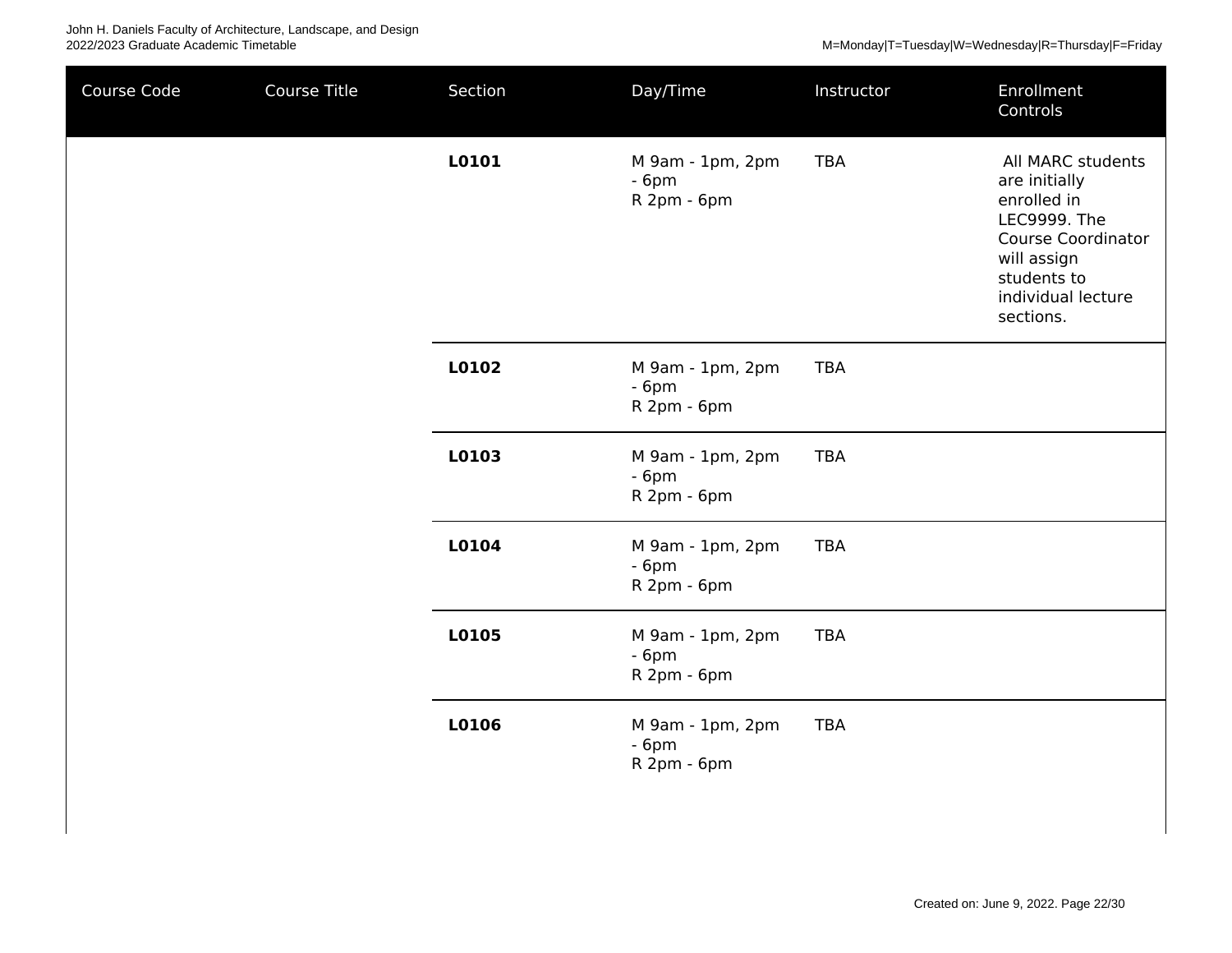| Course Code      | Course Title | Section           | Day/Time                                  | Instructor | Enrollment<br>Controls |
|------------------|--------------|-------------------|-------------------------------------------|------------|------------------------|
|                  |              | L0107             | M 9am - 1pm, 2pm<br>$-6pm$<br>R 2pm - 6pm | <b>TBA</b> |                        |
|                  |              | L0108             | M 9am - 1pm, 2pm<br>$-6pm$<br>R 2pm - 6pm | <b>TBA</b> |                        |
|                  |              | L0109             | M 9am - 1pm, 2pm<br>$-6pm$<br>R 2pm - 6pm | <b>TBA</b> |                        |
|                  |              | L0110             | M 9am - 1pm, 2pm<br>$-6pm$<br>R 2pm - 6pm | <b>TBA</b> |                        |
|                  |              | L0111             | M 9am - 1pm, 2pm<br>$-6pm$<br>R 2pm - 6pm | <b>TBA</b> |                        |
| <b>ARC2046HS</b> | Structures 2 | L0101             | W 1pm - 4pm                               | <b>TBA</b> |                        |
|                  |              | <b>Tutorials:</b> |                                           |            |                        |
|                  |              | <b>T0101</b>      | W 6pm - 8pm                               |            |                        |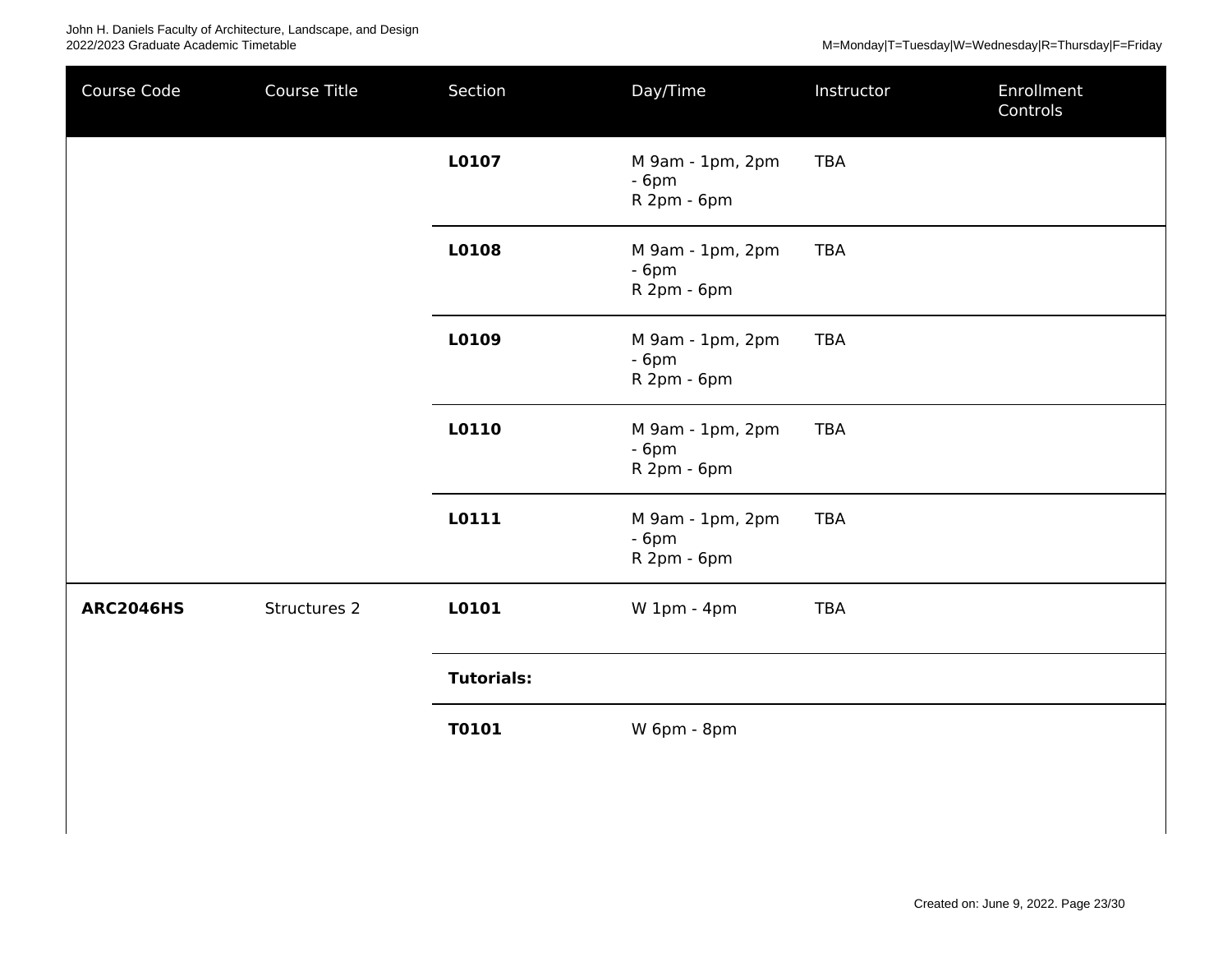| Course Code      | Course Title                                                                        | Section            | Day/Time                   | Instructor               | Enrollment<br>Controls |
|------------------|-------------------------------------------------------------------------------------|--------------------|----------------------------|--------------------------|------------------------|
| <b>ARC2048HS</b> | <b>Building Science 4:</b><br>Building Science,<br>Materials, and<br>Construction 2 | L0101              | F 9am - 11am               | <b>TBA</b><br><b>TBA</b> |                        |
|                  |                                                                                     | <b>Tutorials:</b>  |                            |                          |                        |
|                  |                                                                                     | T0101              | F 11am - 12pm              |                          |                        |
|                  |                                                                                     | T0102              | F 11am - 12pm              |                          |                        |
|                  |                                                                                     | T0103              | F 11am - 12pm              |                          |                        |
|                  |                                                                                     | T0104              | F 11am - 12pm              |                          |                        |
| <b>ARC3021YS</b> | Architectural<br>Design Studio:<br>Research 2                                       | <b>Coordinator</b> |                            | Vivian Lee               |                        |
|                  |                                                                                     | L0101              | T 9am - 1pm, 2pm<br>$-6pm$ | <b>TBA</b>               |                        |
|                  |                                                                                     | L0102              | T 9am - 1pm, 2pm<br>$-6pm$ | <b>TBA</b>               |                        |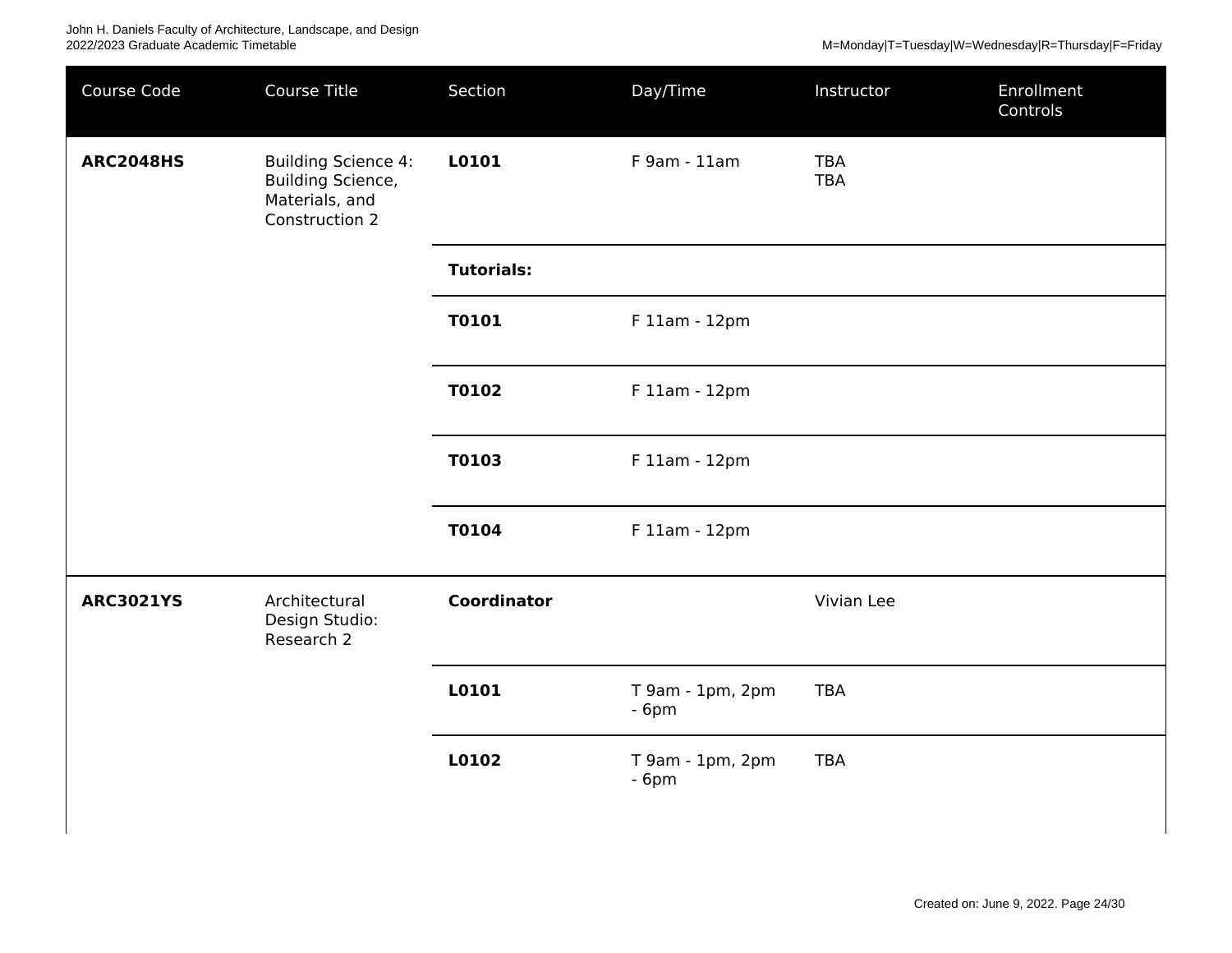John H. Daniels Faculty of Architecture, Landscape, and Design 2022/2023 Graduate Academic Timetable M=Monday|T=Tuesday|W=Wednesday|R=Thursday|F=Friday

| Course Code | Course Title | Section | Day/Time                   | Instructor | Enrollment<br>Controls |
|-------------|--------------|---------|----------------------------|------------|------------------------|
|             |              | L0103   | T 9am - 1pm, 2pm<br>$-6pm$ | <b>TBA</b> |                        |
|             |              | L0104   | T 9am - 1pm, 2pm<br>$-6pm$ | <b>TBA</b> |                        |
|             |              | L0105   | T 9am - 1pm, 2pm<br>$-6pm$ | <b>TBA</b> |                        |
|             |              | L0106   | T 9am - 1pm, 2pm<br>$-6pm$ | <b>TBA</b> |                        |
|             |              | L0107   | T 9am - 1pm, 2pm<br>$-6pm$ | <b>TBA</b> |                        |
|             |              | L0108   | T 9am - 1pm, 2pm<br>$-6pm$ | <b>TBA</b> |                        |
|             |              | L0109   | T 9am - 1pm, 2pm<br>$-6pm$ | <b>TBA</b> |                        |
|             |              | L0110   | T 9am - 1pm, 2pm<br>$-6pm$ | <b>TBA</b> |                        |
|             |              | L0111   | T 9am - 1pm, 2pm<br>$-6pm$ | <b>TBA</b> |                        |
|             |              | L0112   | T 9am - 1pm, 2pm<br>$-6pm$ | <b>TBA</b> |                        |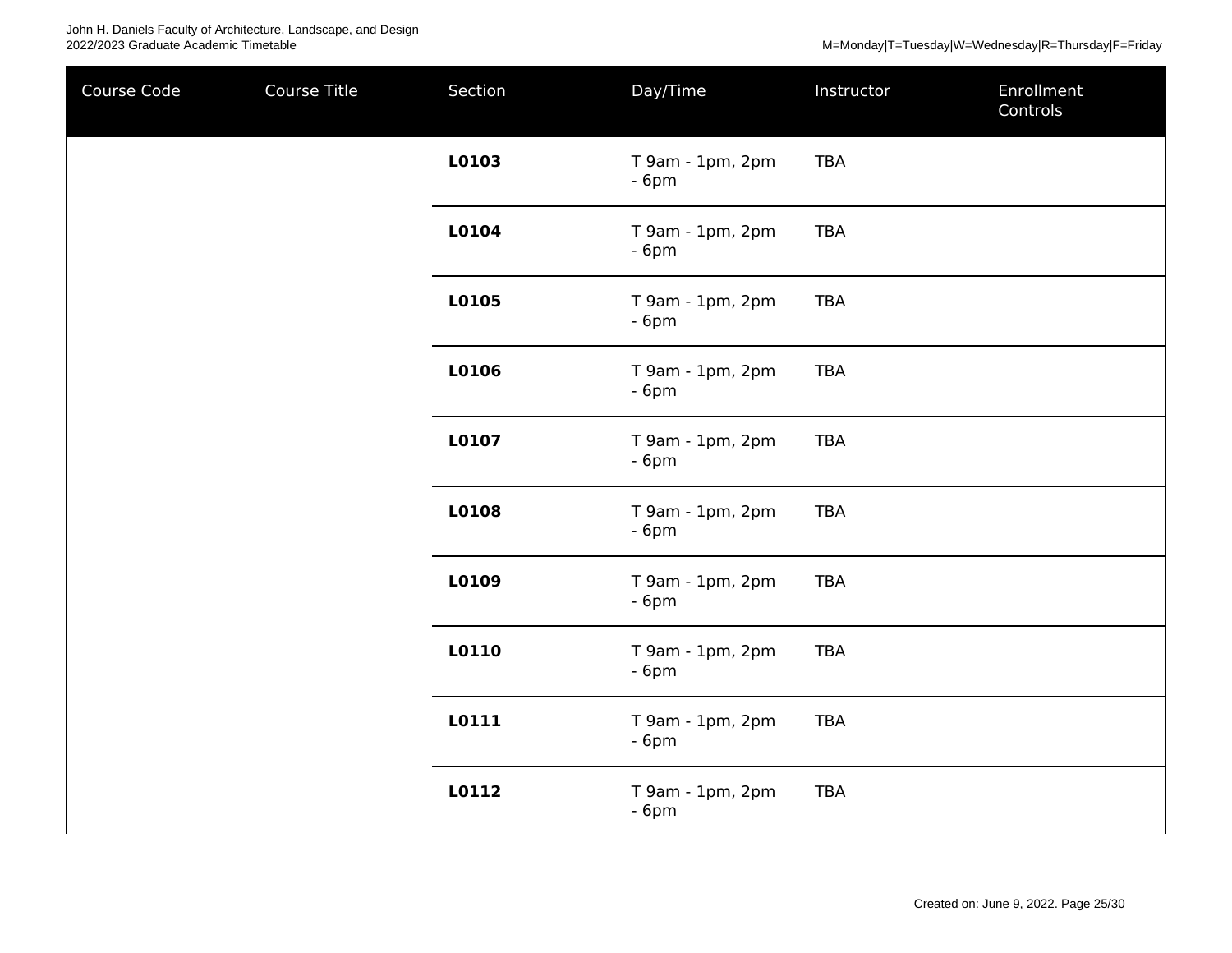| Course Code      | Course Title                         | Section            | Day/Time                                  | Instructor    | Enrollment<br>Controls        |
|------------------|--------------------------------------|--------------------|-------------------------------------------|---------------|-------------------------------|
| <b>ARC3052HS</b> | Professional<br>Practice 2           | L0101              | F 2pm - 5pm                               | <b>TBA</b>    |                               |
| <b>LAN1012YS</b> | Design Studio 2                      | <b>Coordinator</b> |                                           | Elise Shelley |                               |
|                  |                                      | L0101              | M 9am - 1pm, 2pm<br>$-6pm$<br>R 2pm - 6pm | <b>TBA</b>    |                               |
|                  |                                      | L0102              | M 9am - 1pm, 2pm<br>$-6pm$<br>R 2pm - 6pm | <b>TBA</b>    |                               |
|                  |                                      | L0103              | M 9am - 1pm, 2pm<br>$-6pm$<br>R 2pm - 6pm | <b>TBA</b>    |                               |
| <b>LAN1022HS</b> | Visual<br>Communication 2            | L0101              | F 9am - 12pm                              | <b>TBA</b>    |                               |
| <b>LAN1032HS</b> | <b>History Theory</b><br>Criticism 2 | L0101              | W 9am - 12pm                              | <b>TBA</b>    |                               |
| <b>LAN1038HS</b> | Plants and Design<br>Ш.              | L0101              | T 9am - 12pm                              | <b>TBA</b>    |                               |
| <b>LAN1043HS</b> | Field Studies 2                      | L0101              |                                           | <b>TBA</b>    | April Intensive:<br>Dates TBA |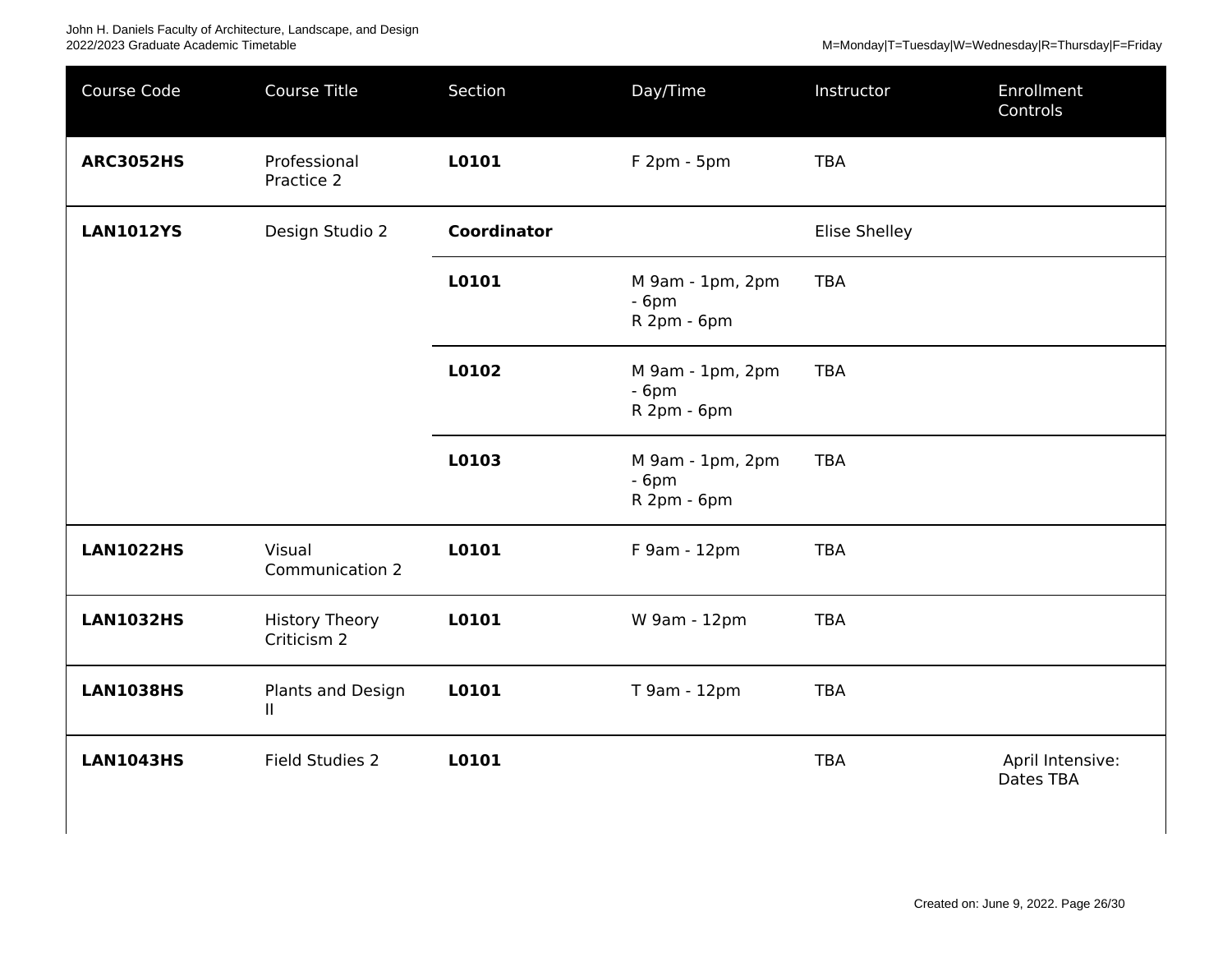| Course Code      | <b>Course Title</b>                     | Section            | Day/Time                                  | Instructor               | Enrollment<br>Controls |
|------------------|-----------------------------------------|--------------------|-------------------------------------------|--------------------------|------------------------|
| <b>LAN1048HS</b> | Site Engineering II                     | L0101              | T 9am - 12pm                              | <b>TBA</b>               |                        |
| <b>LAN2014YS</b> | Design Studio 4                         | L0101              | M 9am - 1pm, 2pm<br>$-6pm$<br>R 2pm - 6pm | <b>TBA</b>               |                        |
|                  |                                         | L0102              | M 9am - 1pm, 2pm<br>$-6pm$<br>R 2pm - 6pm | <b>TBA</b>               |                        |
|                  |                                         | L0103              | M 9am - 1pm, 2pm<br>$-6pm$<br>R 2pm - 6pm | <b>TBA</b>               |                        |
| <b>LAN2023HS</b> | Intermediate<br>Visual<br>Communication | L0101              | R 9am - 12pm                              | <b>TBA</b><br><b>TBA</b> |                        |
| <b>LAN2046HS</b> | Landscape Ecology<br>$\mathbf{H}$       | L0101              | F 9am - 12pm                              | <b>TBA</b>               |                        |
| <b>LAN2048HS</b> | Landscape<br>Hydrology II               | L0101              | F 9am - 12pm                              | <b>TBA</b>               |                        |
| <b>LAN3017YS</b> | Design Studio<br>Thesis                 | <b>Coordinator</b> |                                           | Fadi Masoud              |                        |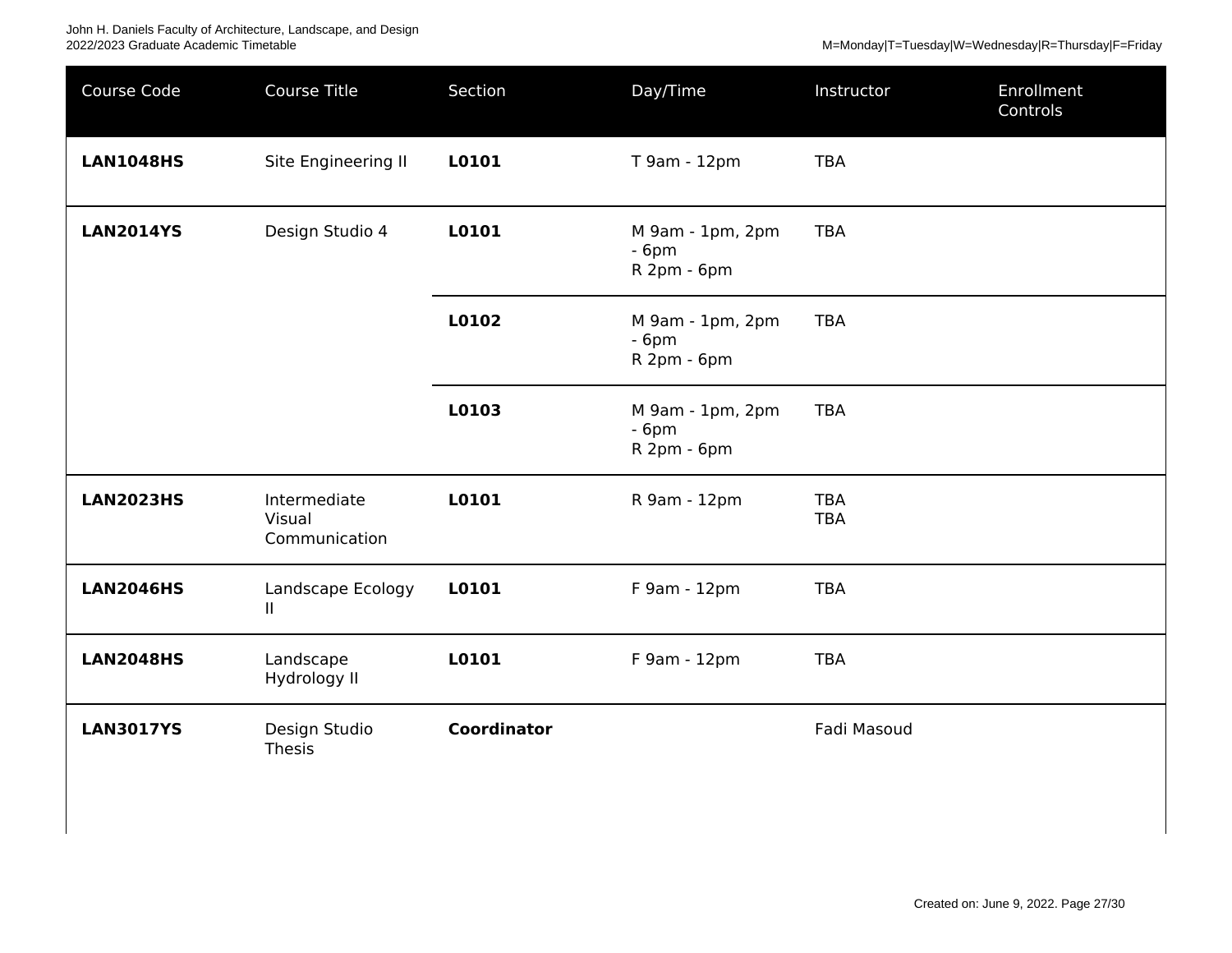| Course Code | Course Title | Section | Day/Time                                   | Instructor               | Enrollment<br>Controls                                                                                                                         |
|-------------|--------------|---------|--------------------------------------------|--------------------------|------------------------------------------------------------------------------------------------------------------------------------------------|
|             |              | L0101   | T 9am - 1pm, 2pm<br>$-6pm$<br>F 2pm - 6pm  | <b>TBA</b>               | All MLA students<br>are initially<br>enrolled in<br>LEC9999. The MLA<br>Director will assign<br>students to<br>individual lecture<br>sections. |
|             |              | L0102   | T 9am - 1pm, 2pm<br>$-6pm$<br>F 2pm - 6pm  | <b>TBA</b>               |                                                                                                                                                |
|             |              | L0103   | T 9am - 1pm, 2pm<br>$-6pm$<br>$F2pm - 6pm$ | <b>TBA</b>               |                                                                                                                                                |
|             |              | L0104   | T 9am - 1pm, 2pm<br>$-6pm$<br>$F2pm - 6pm$ | <b>TBA</b>               |                                                                                                                                                |
|             |              | L0105   | T 9am - 1pm, 2pm<br>$-6pm$<br>$F2pm - 6pm$ | <b>TBA</b>               |                                                                                                                                                |
|             |              | L0106   | T 9am - 1pm, 2pm<br>$-6pm$<br>$F2pm - 6pm$ | <b>TBA</b><br><b>TBA</b> |                                                                                                                                                |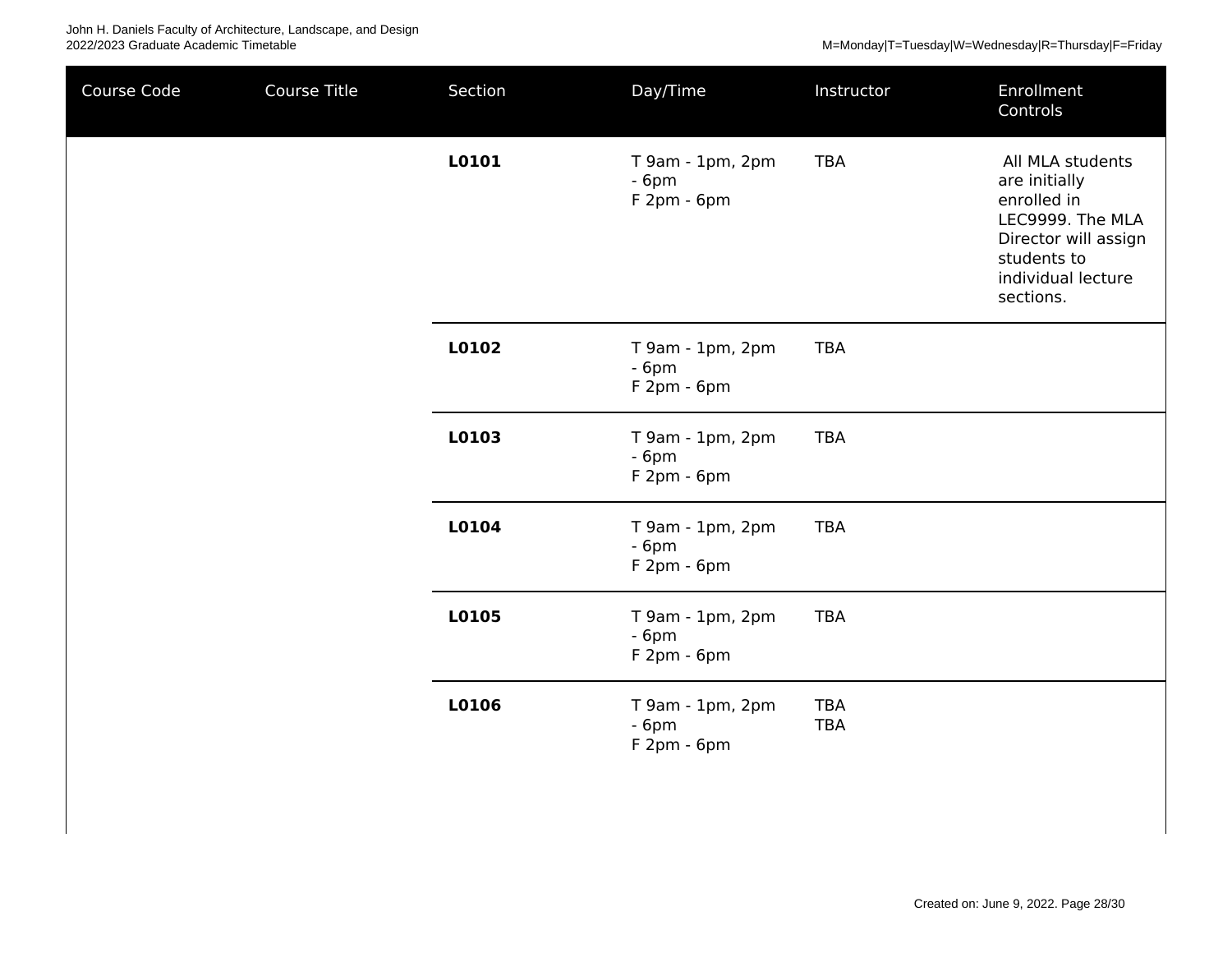| Course Code      | Course Title                                              | Section | Day/Time                                   | Instructor               | Enrollment<br>Controls          |
|------------------|-----------------------------------------------------------|---------|--------------------------------------------|--------------------------|---------------------------------|
|                  |                                                           | L0107   | T 9am - 1pm, 2pm<br>$-6pm$<br>F 2pm - 6pm  | <b>TBA</b>               |                                 |
|                  |                                                           | L0108   | T 9am - 1pm, 2pm<br>$-6pm$<br>F 2pm - 6pm  | <b>TBA</b>               |                                 |
|                  |                                                           | L0109   | T 9am - 1pm, 2pm<br>$-6pm$<br>$F2pm - 6pm$ | <b>TBA</b>               |                                 |
| <b>LAN3052HS</b> | Professional<br>Practice                                  | L0101   | W 9am - 12pm                               | <b>TBA</b>               |                                 |
| <b>URD1012YS</b> | Urban Design<br><b>Studio Options</b>                     | L0101   | T 9am - 1pm, 2pm<br>$-6pm$<br>F 2pm - 6pm  | <b>TBA</b>               |                                 |
| <b>URD1044HS</b> | Urban Design and<br>Development                           | L0101   | M 6pm - 9pm                                | <b>TBA</b>               | Cross-listed with<br>PLA1655HS. |
| <b>URD2015YS</b> | Urban Design<br><b>Studio Thesis</b>                      | L0101   | M 9am - 1pm, 2pm<br>$-6pm$<br>R 2pm - 6pm  | <b>TBA</b><br><b>TBA</b> |                                 |
| <b>VIS1003HS</b> | Interdisciplinary<br>Studio<br>Practicum/Critique<br>s II | L0101   | T 9am - 12pm                               | <b>TBA</b>               |                                 |